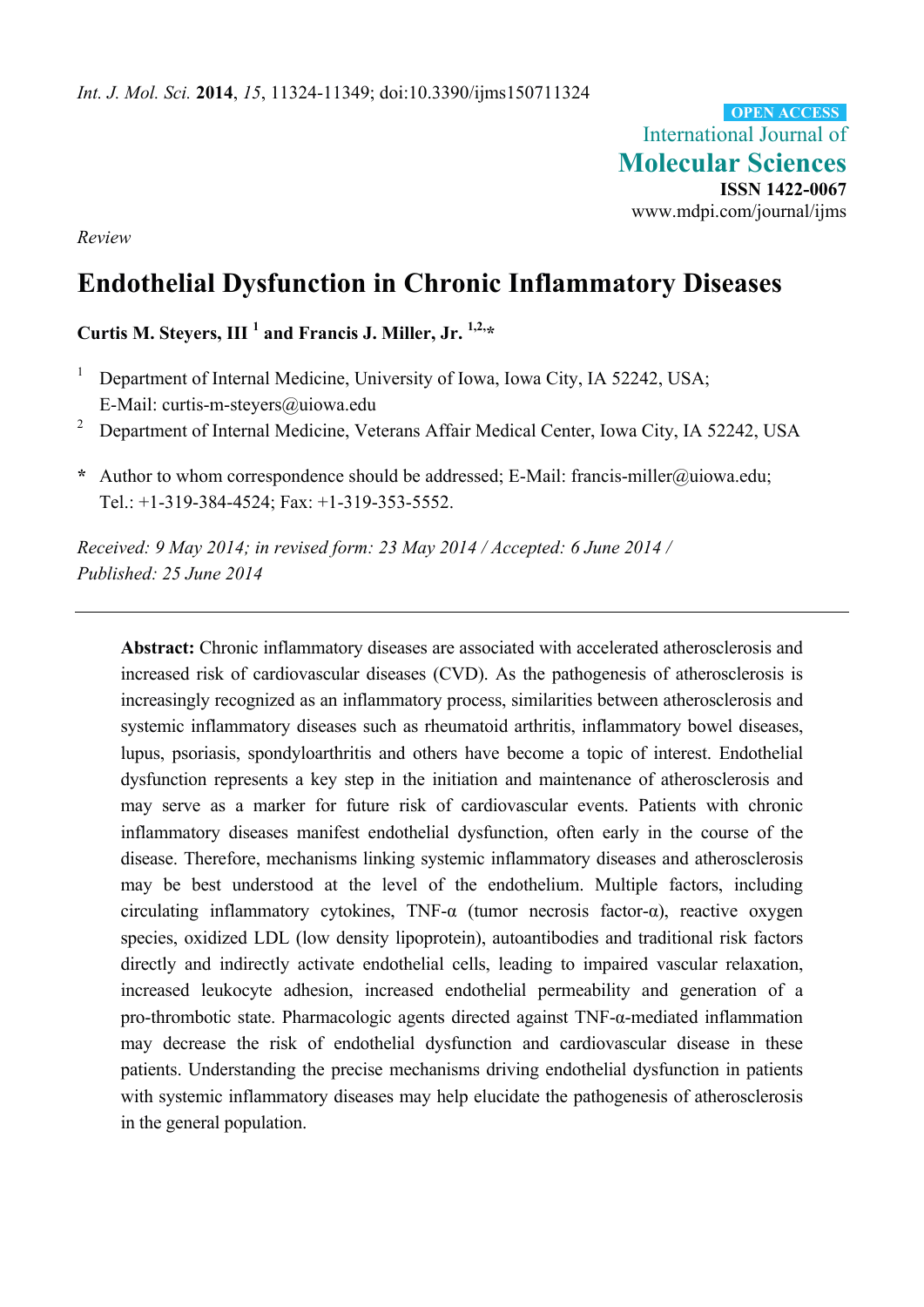**Keywords:** endothelial dysfunction; endothelium; atherosclerosis; inflammation; inflammatory disease; arthritis

## **1. Introduction**

An expanding body of evidence demonstrates that chronic autoimmune inflammatory diseases are associated with accelerated atherosclerosis and increased cardiovascular morbidity and mortality compared to the general population [1,2]. Although rheumatoid arthritis has been most extensively studied, an abundance of data now exists demonstrating excess cardiovascular risk in a multitude of other inflammatory diseases, including systemic lupus erythematosus, the seronegative spondyloarthropathies, psoriasis and inflammatory bowel disease [3–8].

Endothelial dysfunction has been postulated to represent an initial step in the pathogenesis of atherosclerosis in the general population [9]. Accordingly, efforts to elucidate unique mechanisms driving increased cardiovascular risk in patients with inflammatory diseases have often focused on the endothelium, which serves as an interface for multiple converging risk factors. In this review, we outline the evidence for and the significance of endothelial dysfunction in several chronic inflammatory diseases. We review the epidemiology and potential mechanisms of endothelial dysfunction in inflammatory diseases, highlighting shared features. Finally, we summarize the available data regarding the efficacy of anti-inflammatory therapies in reducing endothelial dysfunction and potentially mitigating cardiovascular risk.

We queried the PubMed database (NCBI, Bethesda, MD, USA) using the MESH searches for relevant studies using the following search terms in various combinations: rheumatoid arthritis; systemic lupus erythematosus; psoriasis; seronegative spondyloarthritis; inflammatory bowel disease; endothelial function; endothelial dysfunction; endothelial activation; forearm blood flow; flow-mediated vasodilation; cardiovascular disease (CVD); cardiovascular mortality; myocardial infarction; inflammation. Because of the limited number of relevant studies, there were no defined inclusion or exclusion criteria. Studies were screened informally for size and methodological quality. Studies reviewed ranged over the period of 1982–2014, with preference given to more recent data. Systematic reviews and meta-analyses were incorporated when available.

#### **2. Endothelial Dysfunction: Definitions and Prognostic Implications**

Through its capacity to sense and respond to mechanical and biochemical stimuli, the endothelium plays an active and critical role in the physiologic regulation of vascular tone, cellular adhesion, vascular smooth muscle migration and resistance to thrombosis [9,10]. Endothelial dysfunction—perhaps more appropriately referred to as endothelial activation—refers to its failure to perform these physiologic functions, often as a maladaptive response to pathological stimuli. The phenotypic features of endothelial dysfunction include upregulated expression of cellular adhesion molecules, compromised barrier function leading to increased leukocyte diapedesis, increased vascular smooth muscle tone secondary to impaired processing of vasodilator substances such as nitric oxide and prostacyclin as well as increased production of vasoconstrictor substances including endothelin, and reduced resistance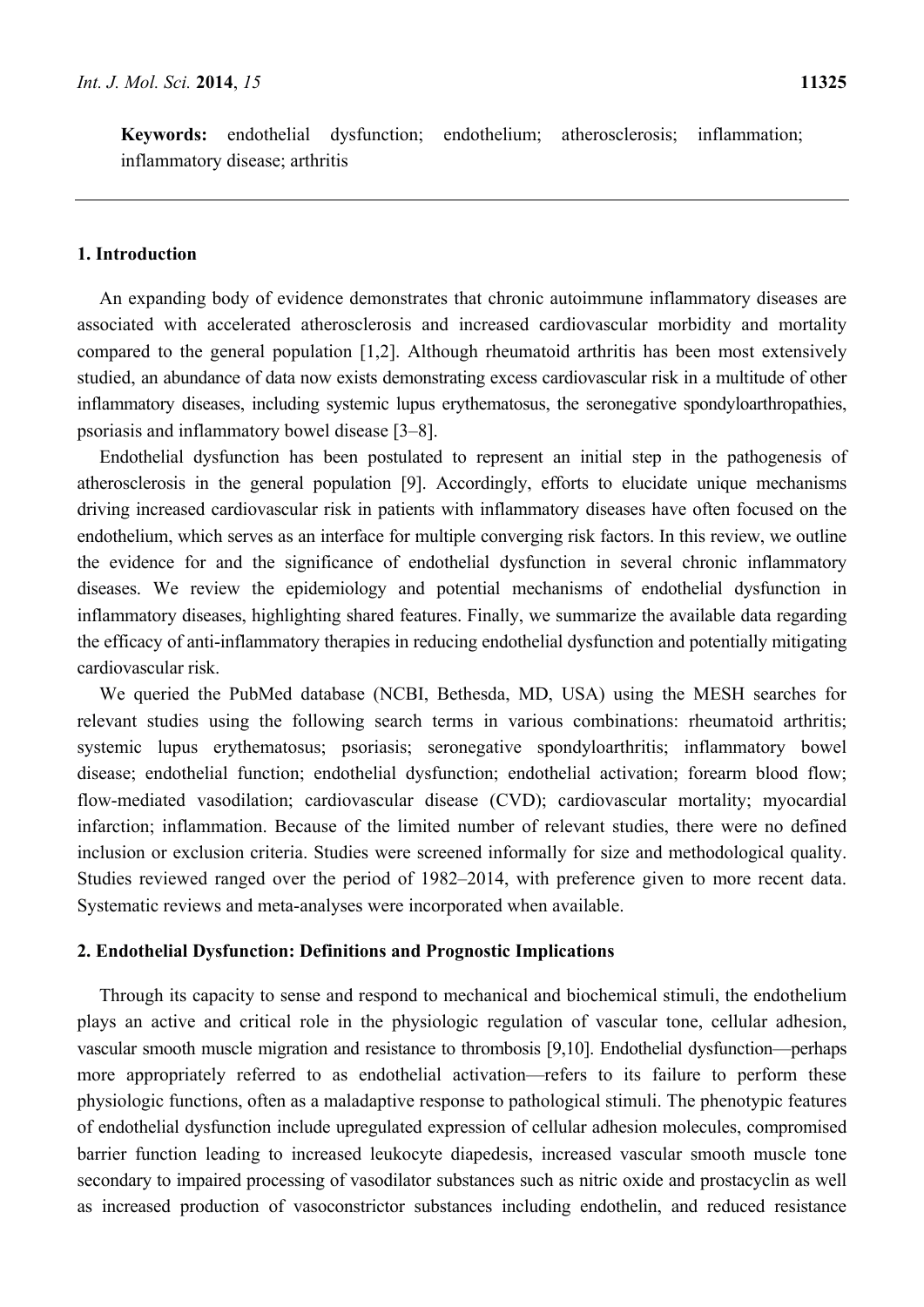to thrombosis [10]. These processes are thought to represent important steps in the initiation and maintenance of atherosclerosis and have been associated with propensity towards atherothrombosis and cardiovascular complications in advanced disease [9–11].

Endothelial dysfunction has emerged as an important surrogate endpoint for cardiovascular events. Its role in initiating the cascade of events leading to atherosclerosis and atherothrombosis may position it well for use as an early indicator of disease at a point that may allow for effective risk factor modification or pharmacologic intervention prior to the development of full-blown atherosclerosis. Furthermore, the endothelium is viewed as an integrator of vascular risk: the mechanisms by which epidemiologically proven cardiovascular risk factors lead to atherosclerosis might be interrogated best at the level of the endothelium, where the processing of these pathogenic signals may converge into one or several common pathways in the genesis of advanced atherosclerosis.

## **3. Assessment of Endothelial Function**

Endothelial function can be assessed in humans by assaying its capacity to perform its various physiologic functions, including regulation of vasomotor tone, expression of adhesion molecules and maintenance of an anti-thrombotic microenvironment. In contemporary clinical research, endothelial function is typically assessed by measuring changes in vasomotor tone in response to various stimuli. Methods of measuring vascular reactivity have become the standard largely due to their reproducibility and demonstrated correlation with other measures of atherosclerosis. Quantification of soluble cellular adhesion molecule expression has also been widely performed, although the usefulness of this technique has not been well established. The most common methods are reviewed below.

#### *3.1. Forearm Blood-Flow*

Quantification of forearm blood-flow (FBF) by venous occlusion plethysmography in response to intra-arterial infusions of vasodilator substances has been historically used to assess vascular reactivity in various patient populations [12]. In this method, endothelial-dependent vasodilation is assayed by intra-brachial infusion of acetylcholine (ACh), an endothelium-dependent vasodilator via induction of endothelial nitric oxide synthase (eNOS) and prostacyclin. The vasodilator response to sodium nitroprusside (SNP), a direct nitric oxide donor and endothelium-independent vasodilator, is also typically assessed in this method. Pure endothelial dysfunction is characterized by impaired vasodilation in response to ACh but intact responsiveness to SNP. FBF has been shown to correlate closely with coronary artery ACh-induced vasodilation [13]. Although reproducible and accurate, FBF measurement is limited by its requirement for arterial cannulation, thereby limiting its repeatability and use in larger cohort studies.

## *3.2. Flow-Mediated Vasodilation*

Flow-mediated vasodilation (FMD) is currently the most widely used method for assessment of vascular reactivity due to its non-invasive nature [12–14]. This technique employs ultrasound to measure changes in brachial artery diameter in response to shear stress-induced vasodilation, an endothelium-dependent process. A sphygmomanometer cuff is placed on the patient's forearm distal to the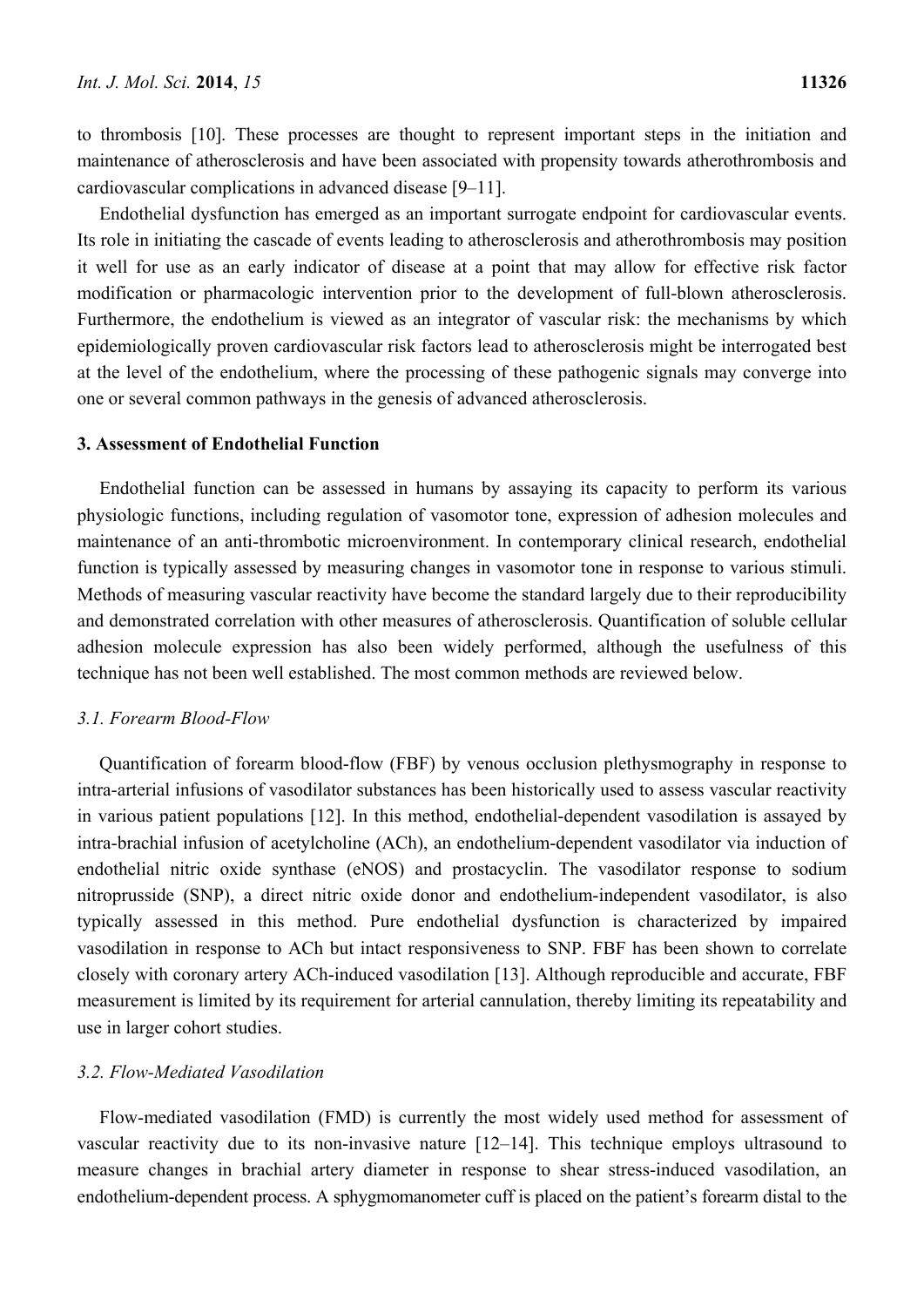brachial artery and inflated until all flow ceases. It is then released after a pre-specified period of ischemia, leading to reactive hyperemia secondary to distal microvessel dilation by local factors. The enhanced brachial artery flow is associated with increased shear stress, leading to vasodilation in the presence of a functioning endothelium. This technique has been demonstrated to be endothelium-dependent, as local administration of *N*-mono-methyl-L-arginine (L-NMMA), an inhibitor of NOS, leads to marked reduction in brachial artery dilatation [14]. Studies utilizing FMD also commonly measure brachial artery reactivity in response to oral nitroglycerin, an endothelium-independent vasodilator. The FMD method is often favored over FBF due to its non-invasiveness. It is a technically demanding technique, however, and care must be taken by experienced individuals in order to reduce variability. Regardless of the technical challenges, FMD has been demonstrated to correlate with coronary artery vasoreactivity, markers of subclinical atherosclerosis and future cardiovascular events [13–17].

## *3.3. Microvascular Vasodilation*

There has been some concern that assessment of conduit artery function may not accurately reflect endothelial function in the microcirculation. Assessment of endothelium-dependent vasodilation in the cutaneous microcirculation is typically performed by using laser Doppler imaging to measure responses to infusion of vasodilator substances via iontophoresis [18]. Similar to assessment of the larger vessels, ACh is used as the endothelium-dependent vasodilator while SNP is used to assess endothelium-independent mechanisms. These substances are delivered transdermally by application of an electrical field to induce migration of the ionized drug into cutaneous capillaries. Laser Doppler imaging allows for measurement of microvascular perfusion. Various other techniques have been employed to assess microvascular function in tissues other than the skin. Transthoracic echocardiography has been used to assess coronary flow reserve and recently positron emission tomography (PET) has been used to assess myocardial blood flow and coronary flow reserve [19]. These techniques have not yet been widely applied to assessment of endothelial function in patients with chronic inflammatory diseases.

## *3.4. Plasma Biomarkers of Endothelial Dysfunction*

Efforts to define plasma biomarkers for endothelial dysfunction have largely focused on soluble intercellular adhesion molecules (CAMs), including intercellular adhesion molecule 1 (ICAM-1), vascular cell adhesion molecule (VCAM-1), E-selectin and others [20,21]. These molecules are typically expressed at the surface of the endothelial cell in response to activation by inflammatory cytokines or other stimuli and bind leukocyte-specific adhesion molecules, leading to increased leukocyte affinity to the endothelial surface and eventually increased transendothelial migration. Although they have been extensively studied, the prognostic value of soluble CAMs remains limited due to poor reproducibility. There is some evidence, however, that elevated ICAM-1 and E-selectin levels are associated with increased risk of incident clinical coronary heart disease [21].

Recently, the protein asymmetric dimethylarginine (ADMA), an endogenous eNOS inhibitor, has garnered interest as a potential biomarker for endothelial dysfunction [22]. Plasma levels of ADMA are negatively correlated with NO levels and are elevated in a variety of diseases traditionally associated with cardiovascular risk, including hypertension, dyslipidemia, diabetes mellitus and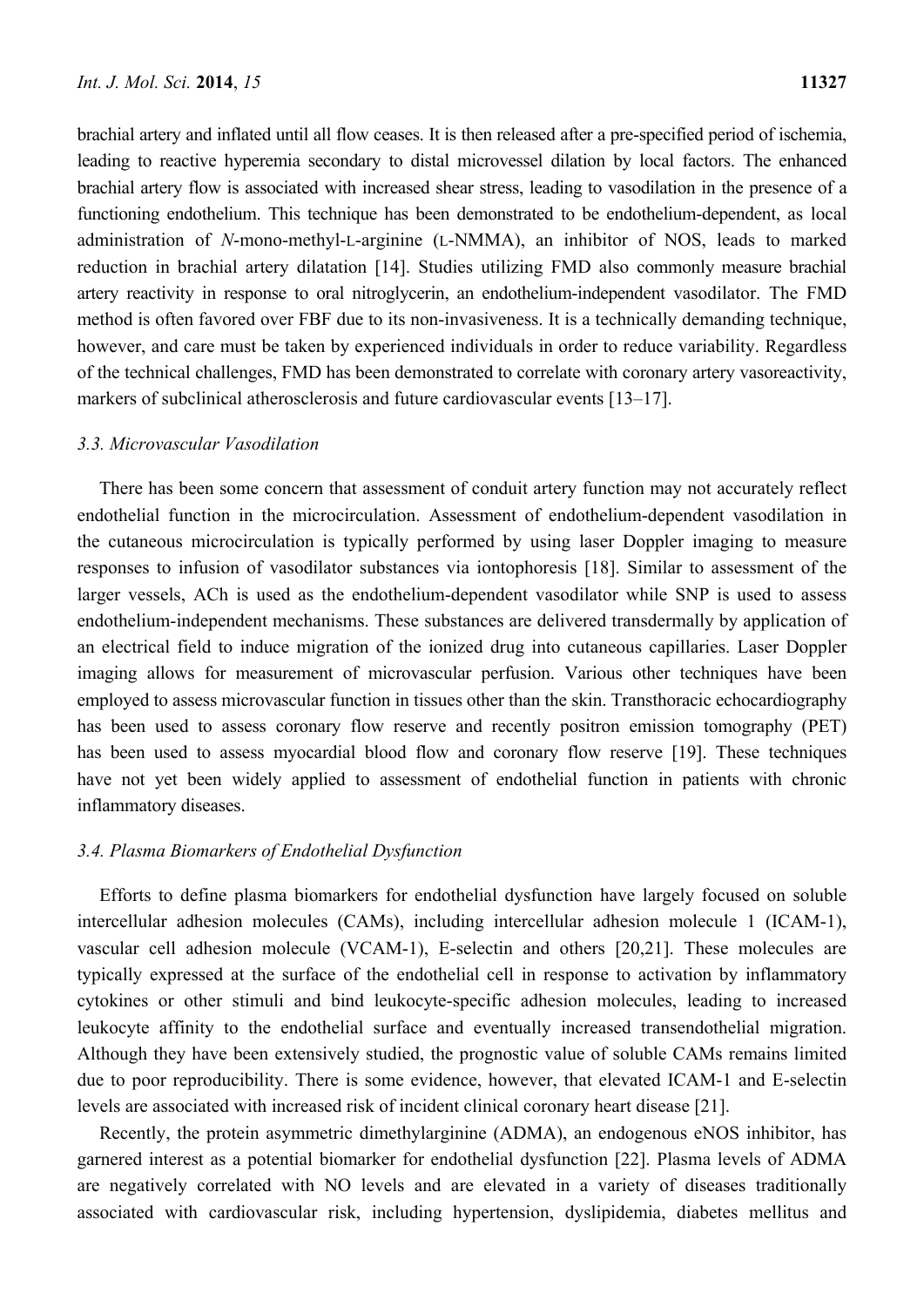chronic kidney disease [22]. Elevated plasma ADMA has also been associated with increased risk of cardiovascular events across a range of patient populations [23]. Numerous other molecules, including inflammatory cytokines, regulators of thrombosis and indicators of endothelial damage and repair have been proposed as biomarkers for endothelial dysfunction [24]. The clinical significance of most of these potential biomarkers remains unclear, however.

## **4. Clinical Findings of Major Chronic Inflammatory Diseases Suggest Cardiovascular Risk**

Rheumatoid arthritis, systemic lupus erythematosus, the seronegative spondyloarthropathies, psoriasis and inflammatory bowel disease have all been associated clinically with excessive cardiovascular risk [1–8,25]. Over the last several decades, there has been considerable interest in characterizing this excess cardiovascular risk in an attempt to identify potential risk factors and mechanisms responsible for the genesis of atherosclerosis in these populations (Table 1).

| <b>CAD Risk (RR or OR)</b> | <b>Cardiovascular Mortality (RR)</b> |
|----------------------------|--------------------------------------|
| $1.5 - 2.0$ [26,27]        | $1.5$ [28]                           |
| $2.2 - 2.6$ [29,30]        | $1.7$ [31]                           |
| $1.5 - 7.1$ [7,25]         | $1.1 - 1.6$ [7,25]                   |
| $1.9$ [32,33]              | $1.3 - 2.1$ [5]                      |
| $1.2 - 1.4$ [6,34]         | $1.0$ [34,35]                        |
|                            |                                      |

**Table 1.** Relative risk of cardiovascular morbidity and mortality.

Abbreviations: RR: Relative risk; OR: Odds radio; CAD: Coronary artery disease.

## *4.1. Rheumatoid Arthritis (RA)*

It has been known for many years that coronary artery disease is largely responsible for the excess morbidity and mortality in patients with RA. Endothelial dysfunction in RA was first described in a seminal 2002 study demonstrating impaired brachial artery responsiveness to ACh by FBF in patients with early disease [36]. Impaired endothelium-dependent vasodilation has since been repeatedly demonstrated at various stages of disease and across a spectrum of disease activity by several different techniques [37–41]. Microvascular dysfunction has similarly been described in RA, and endothelial-dependent vasodilation in the cutaneous microcirculation has been shown to correlate with disease activity [42,43]. There has been less consistency in the correlation between disease activity and macrovascular function, however. Whereas several studies have demonstrated impaired FMD or FBF in patients with early RA with low disease activity [36,37,39,40], others have failed to show differences in this population [44,45]. Discordance may be related to definitions of "early" and "low" disease activity. A 2012 systematic review of vascular function and morphology in RA included 57 cross-sectional studies and 27 longitudinal studies [46]. The vast majority of these studies reported that endothelium-dependent vasodilation was significantly impaired in patients with RA compared to healthy controls. Studies addressing the correlation between endothelial function and markers of systemic inflammation and disease activity (tender/swollen joint counts, biomarkers of systemic inflammation) were less convincing, however. The authors concluded that the available evidence does not wholly support a correlation between disease activity and macrovascular function [46].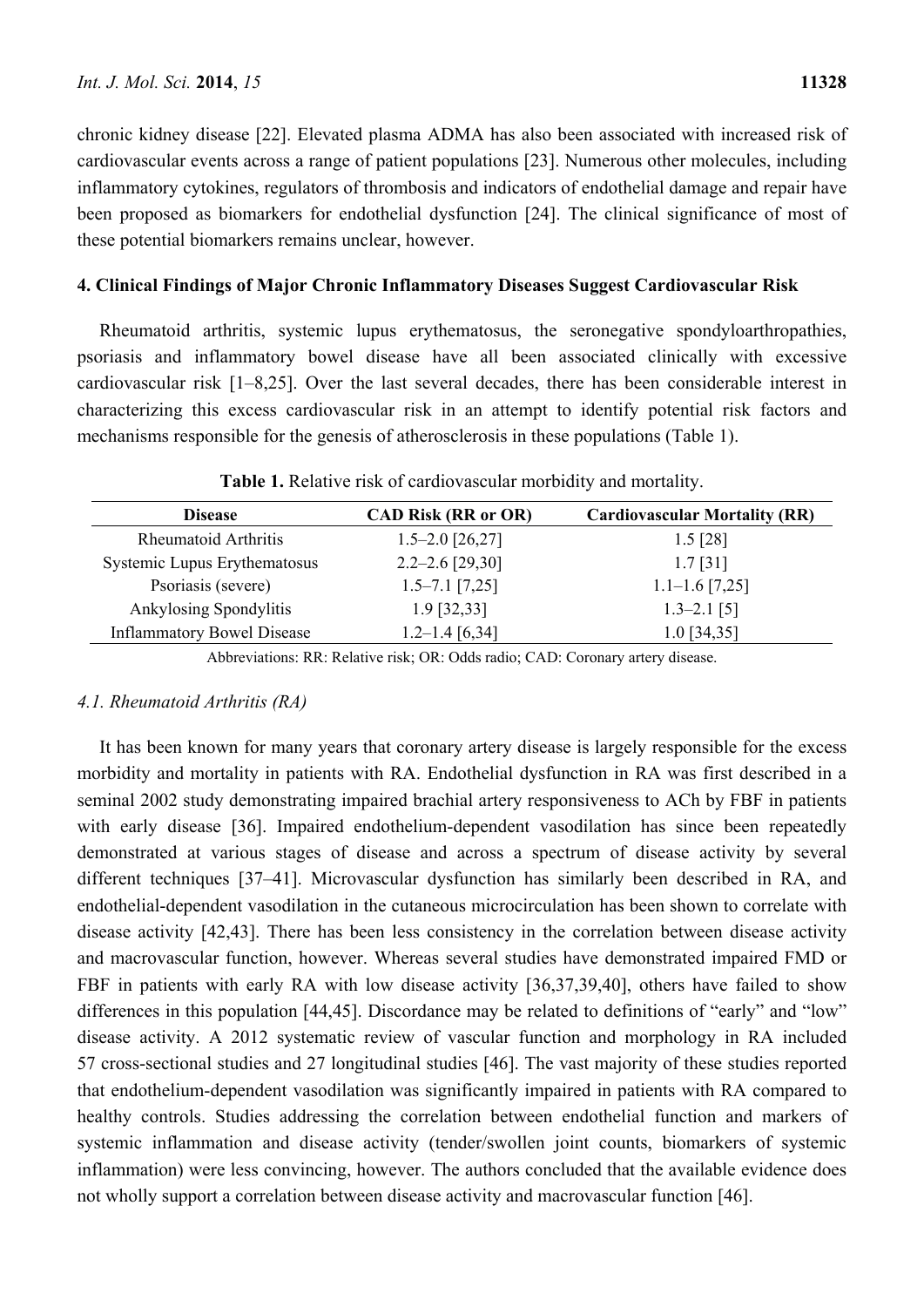Efforts to characterize endothelial function by measuring soluble plasma biomarkers in patients with rheumatoid arthritis have been largely unsuccessful. Littler *et al.* [47] first described an expression profile of intercellular adhesion molecules in 22 patients with RA. While ICAM-1, ICAM-3, VCAM-1, L-selectin and P-selectin were found to be elevated in sera of patients with RA, only P-selectin correlated with disease activity. Others have identified unique expression profiles in RA patients [48–50], although ICAM-1 and P-selectin were also found to be elevated in RA patients in these studies. Several investigators have failed to demonstrate differences in adhesion molecule expression between patients and healthy controls [51]. There is also discordance with regard to the correlation between adhesion molecule expression and markers of disease activity. Plasma levels of ADMA have also been found to be elevated in patients with RA. ADMA levels correlate inversely with FMD and directly with markers of systemic inflammation [52]. In general, the clinical utility of biomarkers for endothelial dysfunction in inflammatory diseases remains unclear. While it appears unlikely that cellular adhesion molecules will serve as important prognostic indicators for CVD, ADMA is more promising. Other biomarkers currently under investigation, such as circulating endothelial progenitor cells, may prove to be useful markers of endothelial dysfunction.

## *4.2. Systemic Lupus Erythematosus (SLE)*

The excess burden of CVD in patients with SLE is now well established. Similar to RA, endothelial function has been widely used as a surrogate endpoint for CVD in patients with SLE. Impaired FMD was observed in patients with SLE as early as 2002 [53]. Multiple subsequent studies have validated this observation [54–56], including studies interrogating endothelial function in the microcirculation [57]. One study failed to demonstrate differences in FMD between SLE patients and controls, however [58]. Differences in population characteristics may account for this discordance. Importantly, all of these studies excluded patients with known CVD. Taken together, the available evidence strongly supports the presence of impaired endothelium-dependent vasodilation in patients with SLE without documented CVD.

As with RA, efforts to characterize the expression profile of biomarkers for endothelial dysfunction in patients with SLE have been less successful than vascular reactivity studies. Sfikakis demonstrated increased levels of circulating ICAM-1 in patients with SLE [59]. Tulek and colleagues replicated these results but failed to demonstrate a correlation between ICAM-1 levels and disease activity or markers of systemic inflammation [60]. In contrast, Machold and colleagues failed to demonstrate differences in ICAM-1 levels between SLE patients and healthy controls [61]. Several other groups have attempted to correlate adhesion molecule levels with markers of disease activity. The results have been widely variable, although at least two studies demonstrated a correlation between VCAM-1 levels and disease activity [62–64]. Given the heterogeneity between studies and the disparate patterns of results, it is difficult to conclude that patients with SLE exhibit a distinct profile of adhesion molecule expression. There is some weak evidence, however, that during periods of high disease activity and increased systemic inflammation, levels of soluble intercellular adhesion molecules tend to be elevated in patients with SLE. The implications of these findings remain unclear.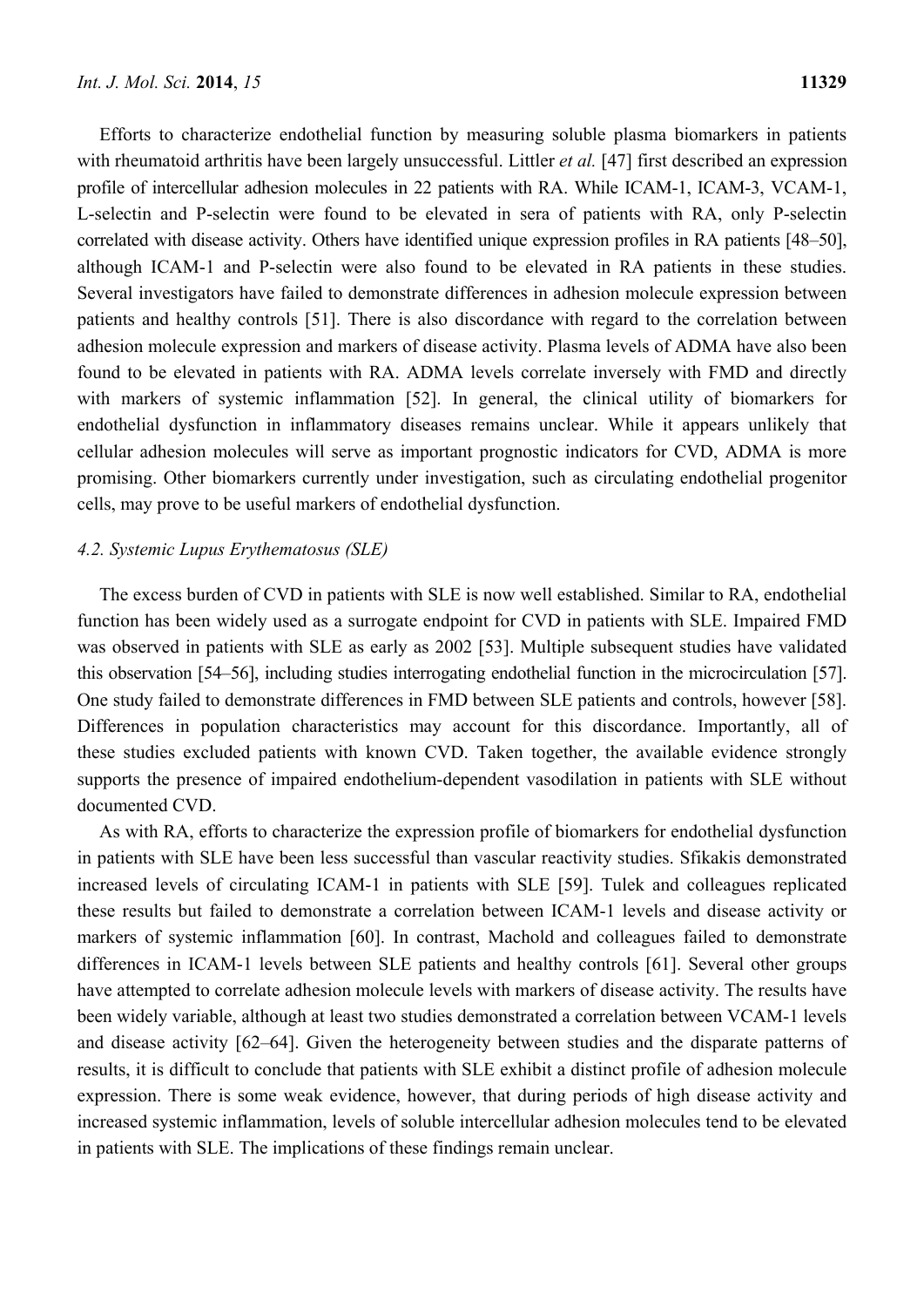## *4.3. The Seronegative Spondyloarthropathies and Psoriasis*

Much less is known about the cardiovascular risk associated with the seronegative spondyloarthropathies; however, the available evidence suggests that these diseases confer increased risk of cardiovascular morbidity and mortality [4,5]. Similarly, only a handful of authors have assessed endothelial function in these diseases. Findings have been consistent, however. In two studies of patients with ankylosing spondylitis and one study with psoriatic arthritis, FMD was significantly impaired compared to healthy controls [65–67]. One study demonstrated that the reduction in FMD correlated significantly with markers of disease activity [65].

Less is known about adhesion molecule expression in this population. As with RA and SLE, the available data are discordant. Wendling *et al.* [68] demonstrated that mildly elevated ICAM-1 levels correlated with markers of disease activity (*i.e*., erythrocyte sedimentation rate (ESR), C-reactive protein (CRP), disease severity score) in patients with spondyloarthropathies. Moreover, markedly elevated ICAM-1 levels (>400) were found only in patients with disease. In contrast, Sari and colleagues failed to demonstrate any significant differences in ICAM, VCAM, E-selectin or P-selectin levels in patients with spondyloarthropathies [69]. Plasma levels of ADMA also appear to be elevated in patients with spondyloarthropathies, although attempts to correlate ADMA levels with markers of disease activity or other markers of endothelial dysfunction have been unsuccessful [70,71].

Cutaneous psoriasis, even in the absence of joint disease, has been linked to accelerated atherosclerosis. The evidence for this association is less robust than for RA and SLE, though the available data support a significantly increased risk for cardiovascular events and mortality in patients with severe disease. Patients with mild disease may be spared [7,25]. Accordingly, many groups have sought to characterize endothelial function in patients with cutaneous psoriasis. Although results have been mixed, a 2014 systematic review of 20 studies of endothelial function in psoriasis patients found that FMD was significantly impaired in the majority of studies in which FMD was used [72]. Some data suggest that the likelihood of endothelial dysfunction is correlated with disease severity or disease duration [73]; however, a number of studies of patients with disease classified as "severe" have demonstrated no impairment in FMD [74,75]. Interestingly, increased carotid intima-media thickness, a measure of subclinical atherosclerosis, has been demonstrated repeatedly in patients with psoriasis and has been shown to correlate with FMD [72,73]. Taken together, these data suggest that patients with psoriasis display impaired endothelial-dependent relaxation and that this may correlate with future development of atherosclerosis and cardiovascular events.

## *4.4. Inflammatory Bowel Disease (IBD)*

Similar to psoriasis, there has been recent interest in exploring the cardiovascular implications of inflammatory bowel diseases (IBD), Crohn's disease and ulcerative colitis (UC). While individual studies have demonstrated an increased risk of cardiovascular events in patients with IBD, mortality risk is less clear. A 2014 meta-analysis of 9 studies demonstrated that patients with IBD were at significantly increased risk of ischemic heart disease and stroke [6]. Mortality was not addressed. Multiple other groups, including Dorn and colleagues in a 2007 meta-analysis of 11 studies, have failed to demonstrate increased risk of cardiovascular mortality in patients with IBD [35]. While there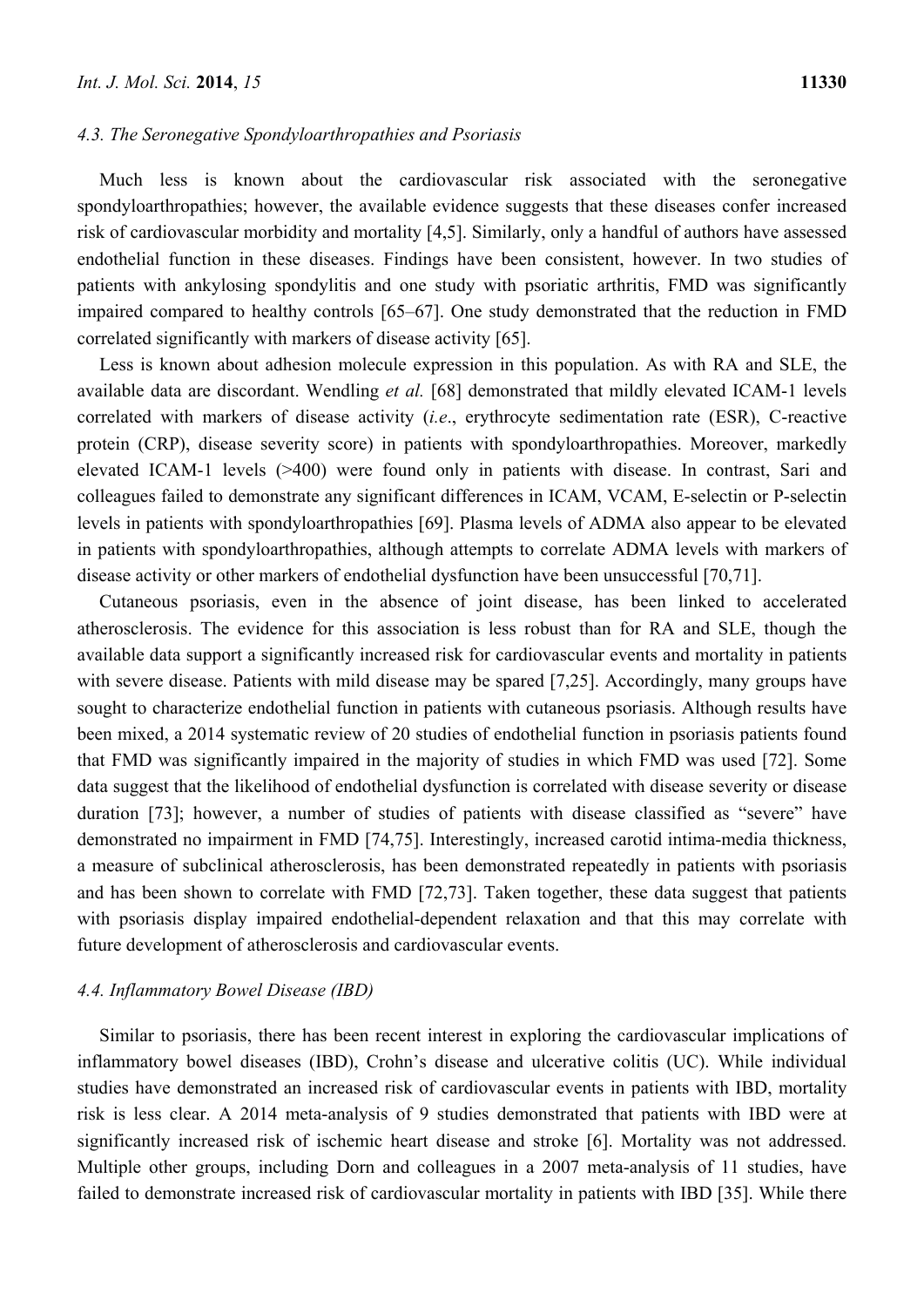is ample evidence of accelerated atherosclerosis in this population, it remains unclear why these patients are spared from an associated mortality risk.

In 2003 Hatoum and colleagues demonstrated that the intestinal microvessels in patients with IBD show significantly impaired endothelium-dependent vasodilation compared to vessels from healthy control patients [76]. In addition, the microcirculation in uninvolved segments of bowel remained unaffected, indicating that the mechanism of local endothelial dysfunction may not be related to systemic inflammation. This led to an exploration of generalized endothelial function in patients with IBD. Kocaman and colleagues first demonstrated that generalized endothelial dysfunction is a feature of ulcerative colitis [77]. FMD of the brachial artery was significantly impaired in ulcerative colitis patients, and disease severity was an important determinant of the degree of impairment. Multiple subsequent studies have supported the observation that FMD of the brachial artery is impaired in patients with both UC and IBD, lending credence to the hypothesis that generalized endothelial dysfunction is a feature of IBD, not a tissue-specific phenomenon limited to the GI tract [78,79].

#### **5. Animal Models**

Multiple models of inflammatory arthritis have been described for the study of rheumatoid arthritis and other inflammatory joint diseases in animals. The collagen-induced arthritis (CIA) model in mice is the most widely-used animal model for the study of RA. In this model, intradermal inoculation of mice with type II collagen and Complete Freund's Adjuvant (CFA) generates an intense inflammatory polyarthritis immunologically similar to RA [80]. He and colleagues recently demonstrated that CIA mice have significantly impaired endothelium-dependent vasodilation compared to control mice [81]. In a separate study, aortic endothelium isolated from CIA mice was shown to over-express VCAM-1 [82]. Rats with a similar adjuvant-induced arthritis also exhibit both an inflammatory polyarthritis and impaired endothelium-dependent vasodilation [83,84]. A collagen-induced arthritis model was recently described in sheep. Sheep with inflammatory arthritis demonstrated marked impairment in endothelium-dependent vasodilation in the coronary and digital arteries, whereas endothelium-independent vasodilation was intact [85]. Taken together, there is convincing evidence that animal models of inflammatory arthritis exhibit generalized endothelial dysfunction that may provide insight into the mechanisms linking inflammatory diseases and endothelial dysfunction in humans.

## **6. Mechanisms of Endothelial Dysfunction**

While it is clear that multiple chronic inflammatory diseases are associated with endothelial dysfunction and cardiovascular morbidity, the mechanistic links between inflammatory diseases and CVD have not been fully elucidated. The role of traditional cardiovascular risk factors in patients with RA and SLE has received considerable attention, though traditional factors alone are insufficient to explain the excess burden of CVD in these populations. It seems likely that chronic inflammation, a shared feature of these diseases, is involved in the pathogenesis of accelerated endothelial dysfunction. Several potential mechanisms are explored below (Figure 1).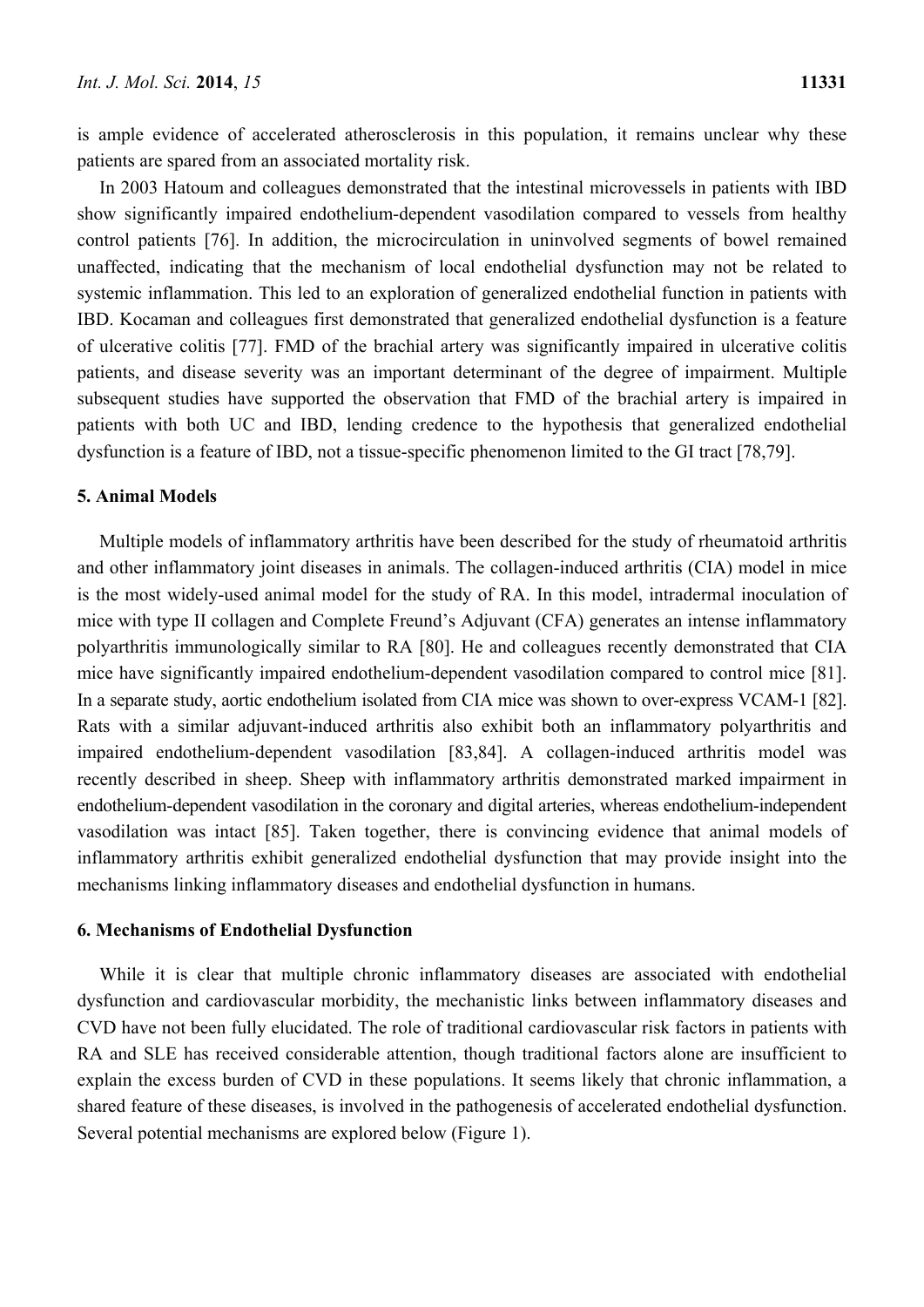**Figure 1.** Mediators of endothelial dysfunction in inflammatory diseases. TNF-α (tumor necrosis factor-α) exerts its effects on the endothelium through its receptor, TNFR. Binding of TNFR by TNF- $\alpha$  leads to diminished eNOS (endothelial nitric oxide synthase) protein expression via suppression of promoter activity and destabilization of its mRNA. TNFR suppresses eNOS activity by preventing the degradation of its endogenous inhibitor, ADMA (asymmetric dimethylarginine). TNFR signaling also induces the transcription factor NF-κB leading to enhanced expression of intercellular adhesion molecules (ICAM-1: intercellular adhesion molecule-1; VCAM-1: vascular cell adhesion molecule-1), TNF-α and Nox1 (NADPH-oxidase-1). NF-κB induction is also mediated by oxidized low density lipoprotein (oxLDL), reactive oxygen species (ROS) and binding of various autoantibodies (AECA: anti-endothelial cell antibodies; APLA: antiphospholipid antibodies; anti-oxLDL: anti-oxidized LDL antibodies). eNOS uncoupling, mediated in part by ROS, is associated with reduced NO (nitric oxide) production and enhanced generation of ROS. eNOS activity is also suppressed by oxLDL.



## *6.1. Tumor Necrosis Factor-α (TNF-α)*

The vascular endothelium is known to be a target of TNF- $\alpha$ . On a cellular level, TNF- $\alpha$  induces the expression of genes associated with inflammation, coagulation and proliferation. Decreased nitric oxide (NO) bioavailability appears to be a common and critical step linking TNF- $\alpha$  to endothelial dysfunction. Multiple groups have shown that eNOS protein expression is reduced via TNF-α- induced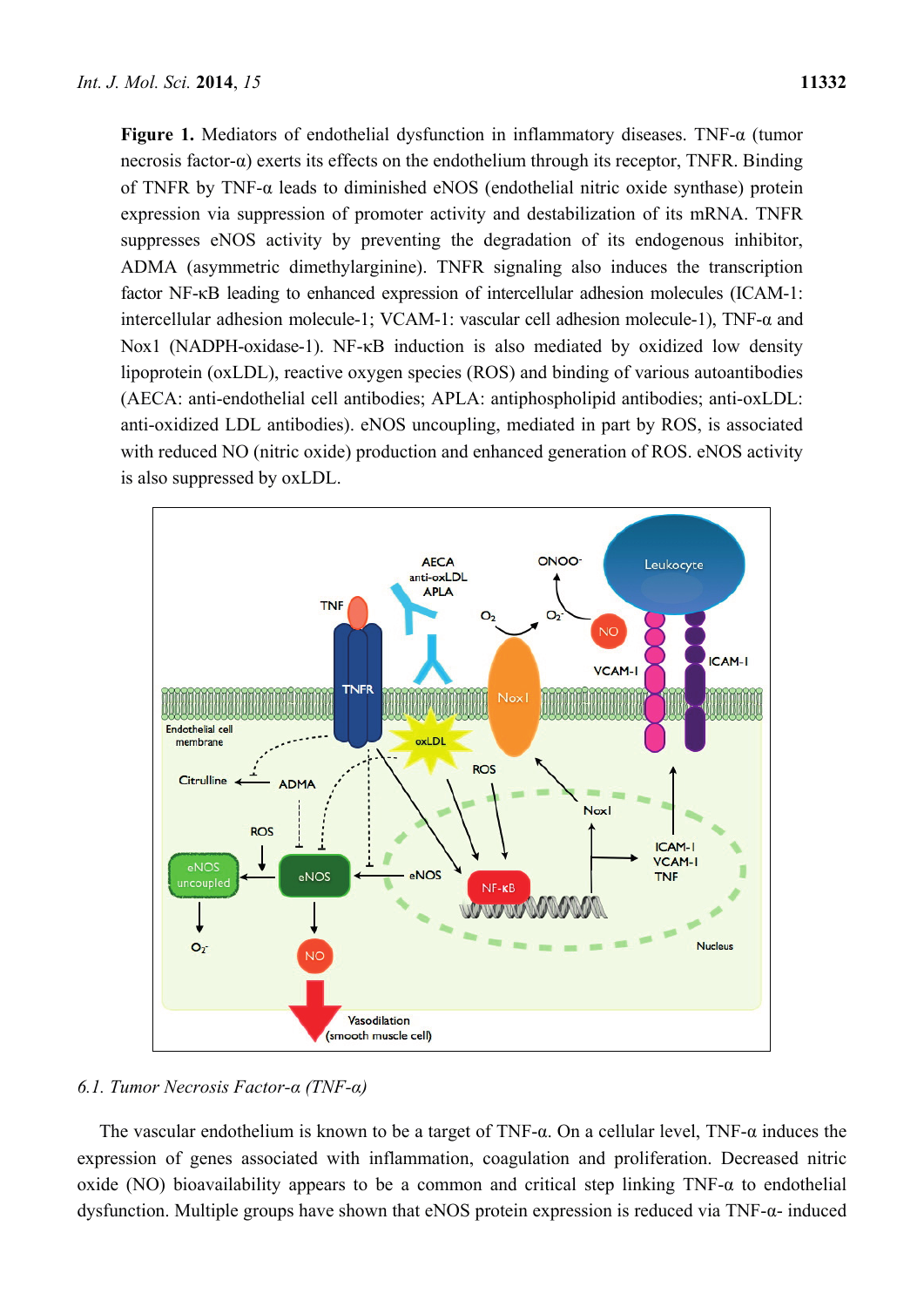inhibition of eNOS promoter activity and mRNA destabilization [86,87]. NO availability is also compromised in the presence of TNF-α secondary to impaired degradation of ADMA, an endogenous inhibitor of NOS. Furthermore, TNF-α induces CAM expression on the surface of vascular endothelial cells. This effect is mediated via isoform one of the TNF-receptor (TNFR1). Activation of TNFR1 leads to increased CAM expression via induction of NF-κB [87,88]. NO is also known to be an inhibitor of CAM expression [89]. TNF-α may therefore lead to increased CAM expression by multiple pathways.

The effect of TNF- $\alpha$  on NO availability and subsequent endothelial dysfunction has also been demonstrated *in vivo* in both animal and human models. Intravenous delivery of TNF-α in rats leads to impaired endothelium-dependent vasodilation [90]. Intra-arterial infusion of TNF-α in humans also impairs local endothelium-dependent vasodilation measured by FBF [91]. Non-specific induction of an acute systemic inflammatory response by *Salmonella typhi* vaccination also causes reduced FBF [92]. This effect is mediated by impaired NO bioavailability as demonstrated by rescue of vascular reactivity with the NOS inhibitor L-NNMA  $(L-N^G$ -monomethyl Arginine) [91]. The downstream effects of TNF-α-mediated inflammation are illustrated in an *apoE<sup>−</sup>/<sup>−</sup> , TNF-α<sup>−</sup>/<sup>−</sup>* mouse model. Mice deficient in TNF-α develop less atherosclerosis than those with intact TNF-α expression (*i.e*., *apoE<sup>−</sup>/<sup>−</sup>* single knockout) [93]. This is associated with decreased expression of ICAM-1, VCAM-1 and monocyte chemotactic protein-1 (MCP-1).

It is well known that TNF-α plays a critical role in the inflammation associated with RA, SLE, IBD, psoriasis and spondyloarthritis. This common feature is illustrated by the efficacy of anti-TNF- $\alpha$ agents in many of these diseases. Given the central role of TNF- $\alpha$  in the pathogenesis of many chronic inflammatory diseases and its well-characterized effects on the endothelium as described above, it is reasonable to conclude that increased circulating  $TNF-\alpha$  is implicated in the induction of endothelial dysfunction and initiation of atherosclerosis in these diseases (Figure 2). This hypothesis is supported by the beneficial effects of anti-TNF-α agents on endothelial function in patients with chronic inflammatory diseases, as discussed later.

## *6.2. Oxidative Stress*

Chronic inflammatory diseases are generally associated with increased oxidative stress. In RA, reactive oxygen species (ROS) levels from peripheral blood neutrophils correlate positively with disease severity and markers of systemic inflammation [94]. Inflammatory cytokines, including TNF- $\alpha$ , are largely responsible for the increased ROS production in these diseases. TNF- $\alpha$  increases activity of the NADPH oxidases (NOX), which catalyze the transfer of electrons onto molecular oxygen to generate superoxide by neutrophils and endothelial cells [87,95]. As discussed previously, the bioavailability of NO is a critical factor in determining vascular reactivity. In addition to its production by NOS and metabolism by ADMA, NO bioavailability is also modulated by ROS. Superoxide rapidly reacts with NO to produce peroxynitrite, thereby decreasing NO availability [96]. The importance of this mechanism is demonstrated by observations that eNOS is paradoxically up-regulated in hypertension and diabetes mellitus, conditions associated with endothelial dysfunction [96]. ROS also contribute to the "uncoupling" of eNOS, leading to enhanced superoxide generation and decreased NO production [97]. Multiple *in vivo* animal models have demonstrated reduced NO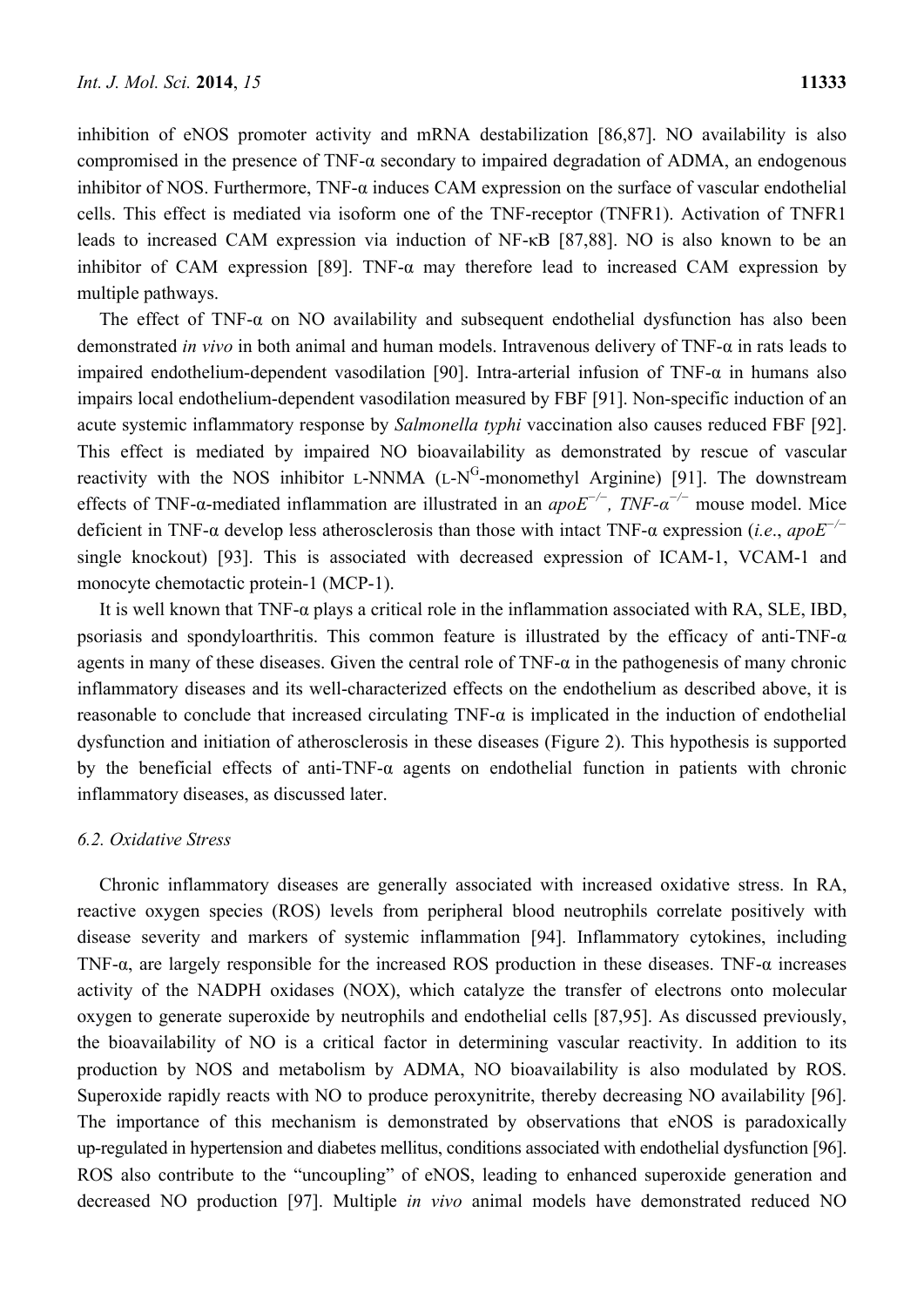bioavailability in the presence of elevated ROS, and reversal of endothelial dysfunction has been achieved via infusion of antioxidants [98].

In addition to downregulating NO bioavailability, superoxide and other ROS are capable of inducing NF-κB, a critical step in transforming endothelial cells into an "activated" state characterized in part by increased surface expression of CAMs [94,99]. As discussed previously, CAM expression by endothelial cells represents a fundamental feature of endothelial dysfunction, leading to enhanced leukocyte affinity and eventually migration into the subendothelial space, key steps in the initiation and maintenance of atherosclerosis. Activation of NF-κB can also stimulate NOX expression, further enhancing ROS production in the endothelium and regenerating the destructive loop of inflammation and oxidative stress [100].

**Figure 2.** From local inflammation to systemic endothelial dysfunction. TNF and inflammatory cytokines spread from the primary, disease-specific site of local inflammation into the systemic circulation to propagate a systemic inflammatory response. The byproducts of systemic inflammation, including reactive oxygen species (ROS), lipid abnormalities and other metabolic derangements are dependent on peripheral tissues such as the liver and adipose. These mediators elicit independent and complementary effects on the endothelium, leading to a state of endothelial dysfunction characterized by increased adhesion molecule expression (VCAM, ICAM), leukocyte diapedesis, ROS production and decreased NO (nitric oxide)-mediated smooth muscle relaxation and vascular dilation. Autoantibodies are generated in a disease-specific manner and induce similar changes in endothelial function.

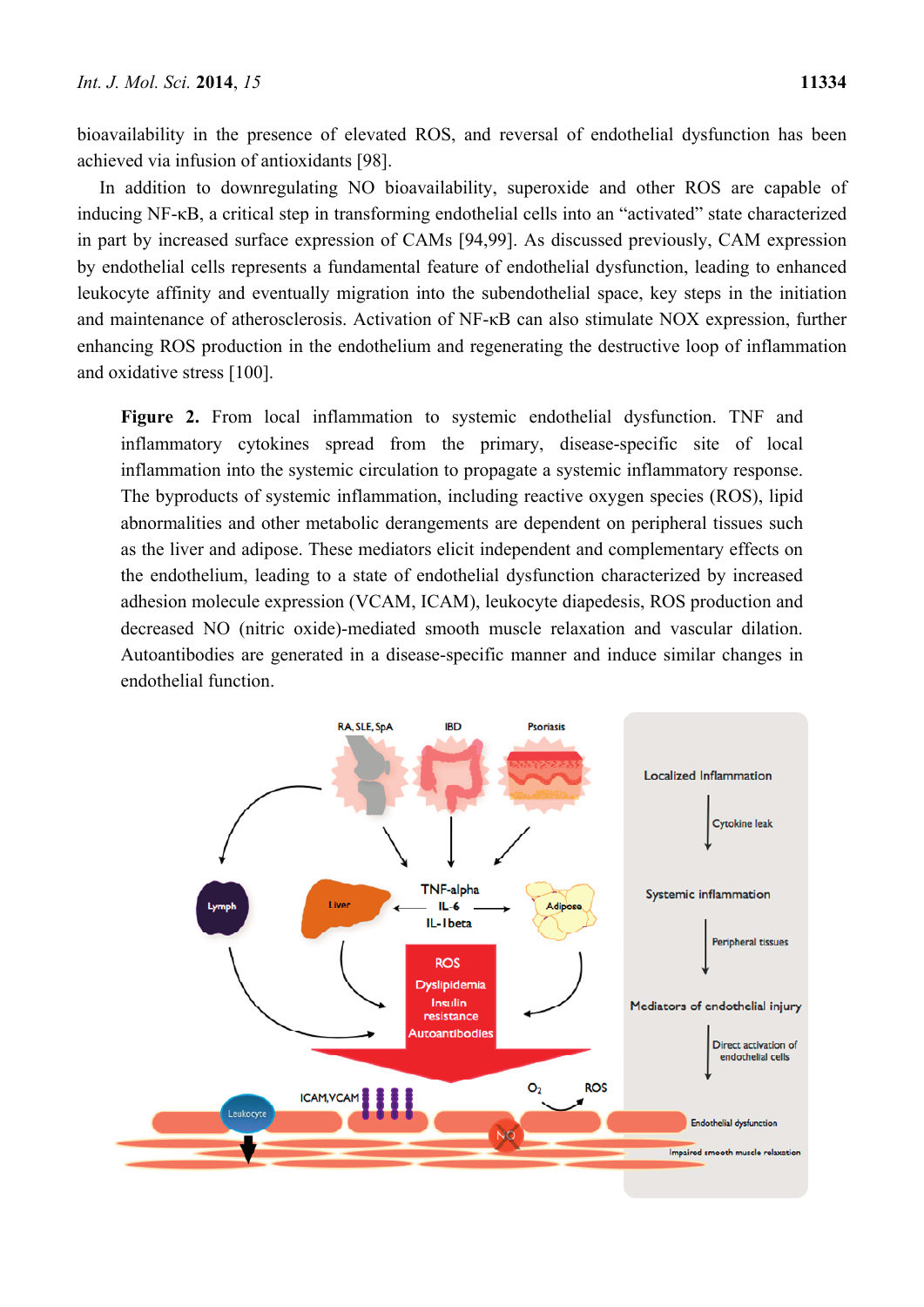## *6.3. Dyslipidemia*

The role of traditional cardiovascular risk factors such as dyslipidemia and insulin resistance in the pathogenesis of endothelial dysfunction and atherosclerosis in patients with chronic inflammatory diseases has received significant attention. Although it has been reported that patients with RA and other rheumatic diseases are more likely to have elevated low-density lipoprotein (LDL) and total cholesterol and reduced high-density lipoprotein (HDL) levels, the data are inconsistent. For example, multiple studies have shown no differences in lipid profiles of patients with RA *versus* healthy controls, whereas others have described a distinct profile of suppressed LDL and HDL in RA patients with more advanced disease *(i.e.*, rheumatoid cachexia) [101]. Chronic inflammation structurally alters lipoproteins in ways that are not reflected in standard lipid profiles, however. Inflammation has been shown to modify LDL into small, dense particles that are known to be pro-atherogenic. Indeed, RA patients have elevated plasma levels of small, dense LDL particles [102]. TNF-α also enhances the oxidative modification of LDL by increasing ROS production. In addition, HDL is modified by inflammation. Small HDL particles, known to play a critical role in reverse-cholesterol transport, have been shown to be decreased in patients with RA. The mechanisms by which small HDL is regulated have been extensively reviewed elsewhere [101].

Dyslipidemia is independently associated with endothelial dysfunction. Elevated LDL and total cholesterol are associated with impaired endothelium-dependent vasodilation, whereas elevated HDL levels correlate with improved endothelial function [103]. Impaired endothelial function in dyslipidemic patients may be caused by reduced NO availability. In dyslipidemic patients, NO availability may be impaired by oxidized LDL-mediated reduction in NOS activity or by enhanced metabolism of NO by ADMA [104]. Lipoproteins are also implicated in ROS production via modulation of NOX activity and by contributing to the "uncoupling" of eNOS [105]. In addition to modulation of NO and ROS production, oxidized LDL induces upregulation of CAM expression at the endothelial surface and secretion of TNF-α via induction of NF-kB. These mechanisms are reviewed elsewhere, and additional mechanisms of LDL-mediated endothelial dysfunction have been described in various models [105].

#### *6.4. Autoantibodies*

Many chronic inflammatory diseases are associated with production of autoantibodies, many of which are instrumental in the pathogenesis of the disease. Similarly, autoantibodies directed against normal endothelial or plasma constituents have been detected and implicated in the pathogenesis of endothelial dysfunction and atherosclerosis in the general population. Anti-endothelial cell antibodies (AECA) directed against a variety of endothelial cell structural proteins have been identified in a number of autoimmune diseases, including SLE [106]. These antibodies have been implicated in the pathogenesis of lupus-associated vasculitis and induce endothelial dysfunction via induction of NF-kB, leading to upregulation of CAMs and inflammatory cytokines [107]. Although these antibodies have been described in SLE and vasculitis, their roles, if any, in the genesis of systemic endothelial dysfunction in SLE and other inflammatory diseases, remain unclear.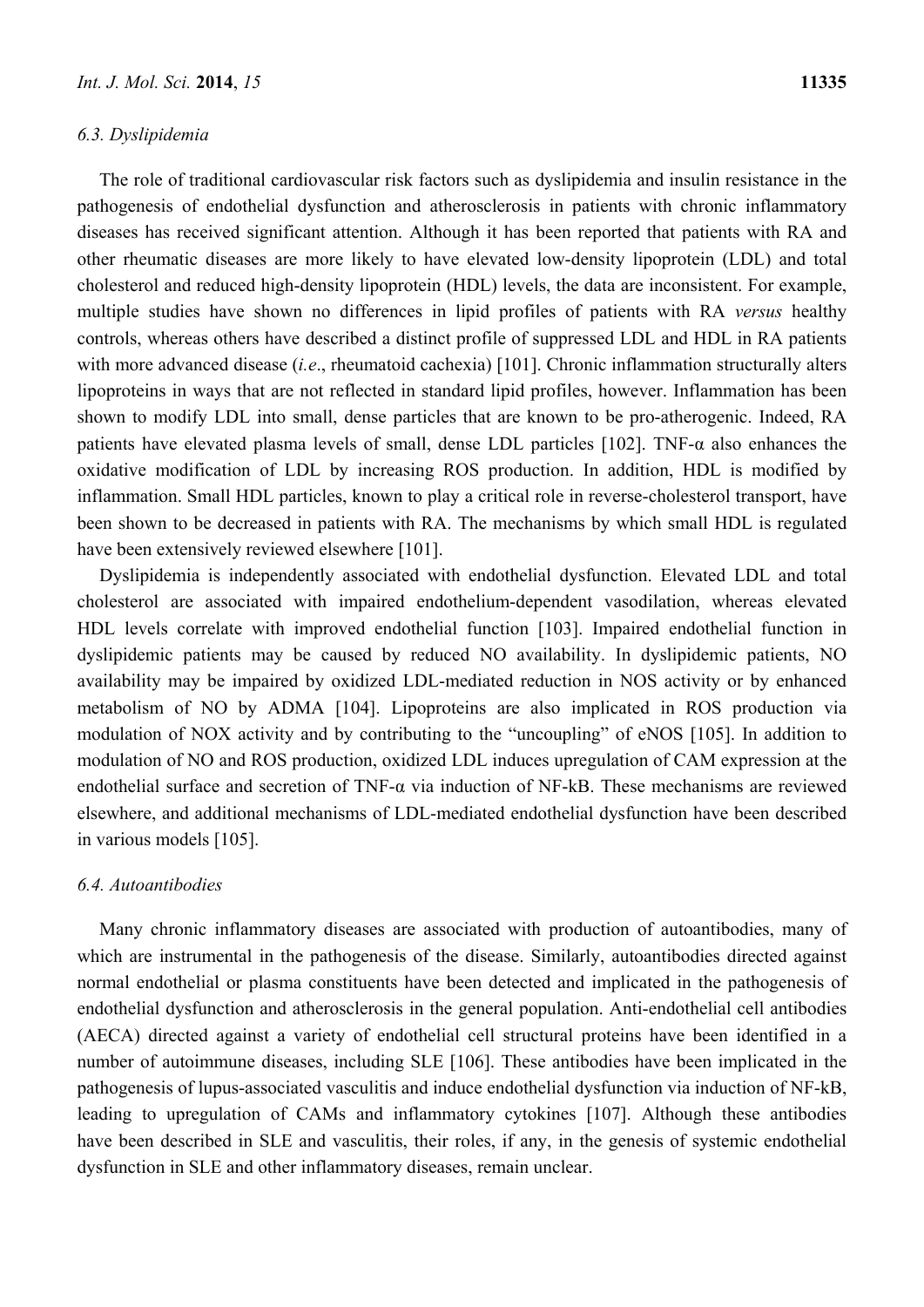Antibodies directed against oxidized LDL (anti-oxLDL) have been described in patients with and without chronic inflammatory diseases. In SLE, anti-oxLDL antibodies correlate with disease activity and markers of systemic inflammation [108]. Although anti-oxLDL antibodies have been correlated with markers of atherosclerosis in various models, their impact on endothelial cell function remains to be elucidated. There is some evidence that anti-phospholipid antibodies may exhibit cross-reactivity with oxLDL [106]. This would provide a viable mechanism for induction of endothelial dysfunction in patients with SLE and antiphospholipid antibodies.

Antiphospholipid antibodies (aPLs) are present in the serum of nearly one third of lupus patients. The antiphospholipid antibody syndrome (APS) is characterized by recurrent venous or arterial thrombosis, pregnancy loss and the presence of antiphospholipid antibodies (*i.e*., lupus anticoagulant, anticardiolipin antibody, and anti-B2GPI antibody). Although their contribution to venous and arterial thrombotic events is well known, the relative contribution of aPL to the development of endothelial dysfunction in humans, if any, is currently unclear. The effect of aPL on endothelium-dependent vasodilatation may be reflected in the observation that patients with aPL exhibit impaired FMD and reduced NO bioavailability *versus* healthy controls [109]. aPL have also been shown to enhance CAM expression at the endothelial surface *in vitro* and *in vivo*. Efforts to measure circulating levels of soluble adhesion molecules in patient with APS have been less consistent, however [106]. Further studies are required to clarify whether aPL are responsible for inducing endothelial dysfunction and atherosclerosis in the absence of other complicating risk factors.

## **7. Effects of Pharmacologic Interventions on Endothelial Function**

#### *7.1. Anti-Inflammatory Therapy*

Methotrexate remains the mainstay of therapy for RA and several other rheumatic diseases (Table 2). An inhibitor of folic acid metabolism, methotrexate sharply reduces systemic inflammation and dramatically improves synovitis in patients with inflammatory arthritis. Methotrexate also appears to improve endothelium-dependent vasodilation in patients with RA, although the data are limited [2,110]. Inhibitors of TNF- $\alpha$  have been employed with increasing frequency for patients with a variety of inflammatory diseases, including RA, spondyloarthritis, IBD and psoriasis.

The critical role of TNF- $\alpha$  in the generation of severe systemic inflammation in these conditions likely explains the effectiveness of these agents. TNF- $\alpha$  may also be largely responsible for the endothelial dysfunction and accelerated atherosclerosis in these patients, making anti-TNF-α agents attractive therapeutic options for preventing CVD in this population. Numerous studies have demonstrated improved endothelium-dependent vasodilation in patients with RA after initiation of anti-TNF-α therapy. This has been demonstrated in a vessel-specific manner by measuring FBF immediately after intra-brachial infusion of infliximab. In this model Cardillo and colleagues demonstrated that the local effect of infliximab on the brachial artery improved brachial artery endothelial function without altering markers of systemic inflammation [111]. Multiple other studies have demonstrated that anti-TNF-α agents improve FMD in RA patients who are refractory to conventional disease modifying anti-rheumatic drugs (DMARD) therapy [112–117]. Anti-TNF- $\alpha$ agents also improve endothelium-dependent vasodilation in patients with spondyloarthritis [118,119],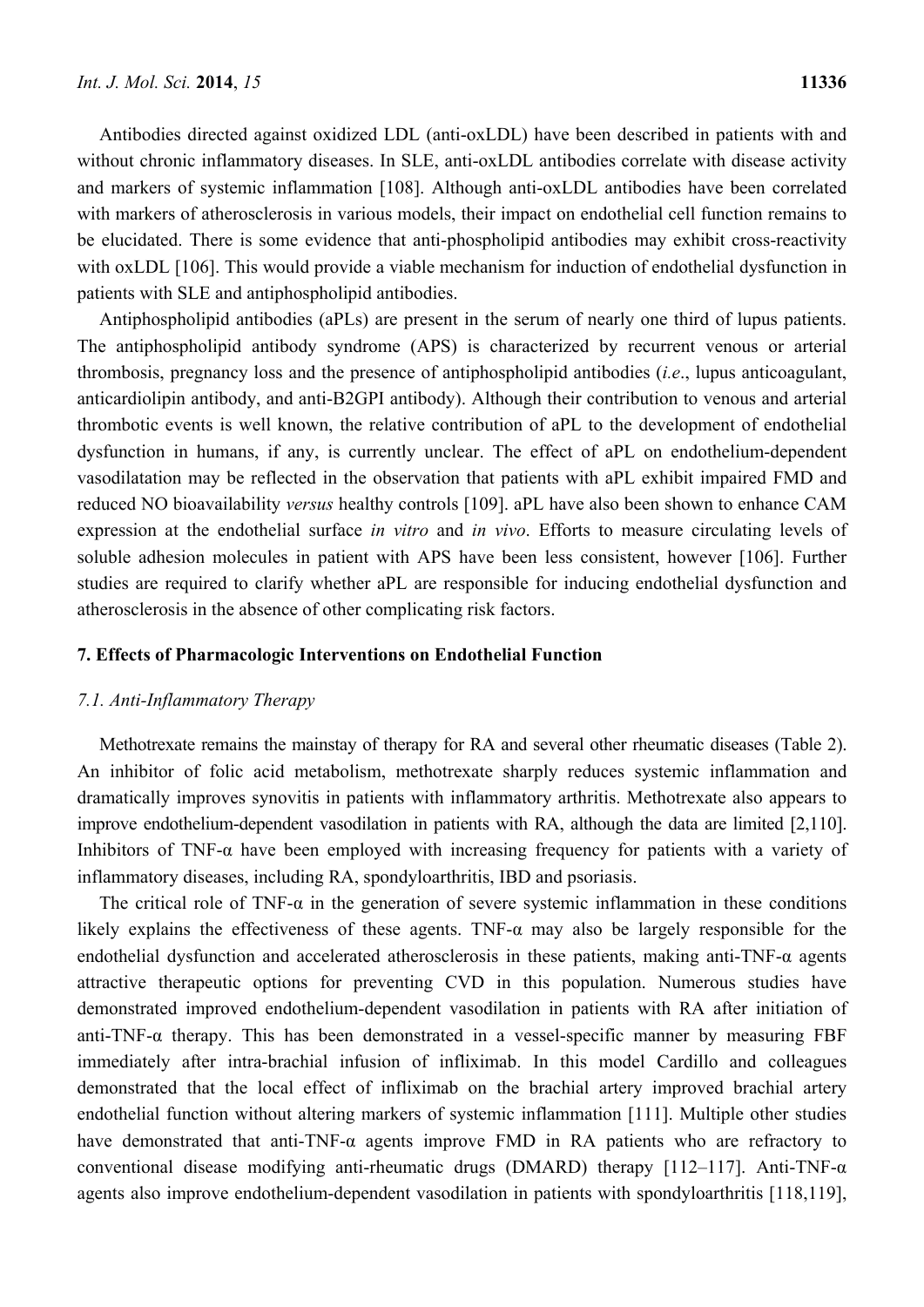cutaneous psoriasis [72,120] and IBD [121], although studies are small and few. Improvement in endothelial function with anti-TNF-α therapy may correlate with improvement in disease activity and markers of systemic inflammation [122]. The duration of the response has been controversial, however. Several studies in RA have shown that anti-TNF-α agents induce a rapid improvement in FMD that is lost after a period of weeks despite effective control of disease activity and systemic inflammation [114,116]. Other studies have demonstrated sustained improvements in endothelial function [115,123]. Factors contributing to differences in duration of response remain unclear.

| <b>Medication</b>            | Disease(s)                               | <b>Target</b>                                                    | <b>Effect on Endothelial</b><br><b>Function</b> |
|------------------------------|------------------------------------------|------------------------------------------------------------------|-------------------------------------------------|
| Methotrexate                 | RA, SpA, Psoriasis                       | Folic acid metabolism, lymphocyte<br>proliferation, inflammation | Likely beneficial [2,110]                       |
| Anti-TNF- $\alpha$<br>agents | RA, SpA, Psoriasis,<br><b>IBD</b>        | $TNF$ - $\alpha$ -mediated inflammation                          | Strong evidence for<br>benefit [72,112-119,121] |
| Corticosteroids              | RA, SpA, IBD, SLE                        | Spectrum of immune and<br>inflammatory responses                 | Inconclusive $[124, 125]$                       |
| <b>Statins</b>               | RA, SLE, traditional<br>CVD risk factors | LDL, eNOS, pleiotropic effects on<br>inflammation                | Strong evidence for<br>benefit [126-129]        |

| <b>Table 2.</b> Medication and Effect on Endothelial Function. |  |  |  |
|----------------------------------------------------------------|--|--|--|
|----------------------------------------------------------------|--|--|--|

Abbreviations: RA: rheumatoid arthritis; SpA: spondyloarthritis; IBD: inflammatory bowel disease; SLE: systemic lupus erythematosus; CVD: cardiovascular disease; eNOS: endothelial nitric oxide synthase; LDL: low density lipoprotein.

Anti-TNF-α agents have also been shown to reduce levels of plasma biomarkers of endothelial dysfunction, although results have been inconsistent. Klimiuk *et al.* [130] demonstrated that etanercept administration reduced levels of soluble ICAM-1, VCAM-1 and E-selectin in patients with RA. Gonzalez-Gay and colleagues found reductions only in soluble ICAM-3 and P-selectin after infliximab infusions for patients with RA [131]. Adalimumab therapy in patients with psoriasis has been shown to reduce ICAM-1 levels without affecting other CAMs [120]. These findings are similar to results from studies examining levels of CAMs at baseline across various inflammatory diseases: it has been difficult to discern a consistent profile of CAM expression prior to or in response to disease-modifying therapy. Although CAM expression may be a general marker for systemic inflammation and endothelial dysfunction, its utility in clinical and translational research may be limited.

Corticosteroids have long been used to manage a variety of inflammatory diseases, but their effects on CVD have been controversial. The association between steroids and insulin resistance and obesity has raised concern for increased cardiovascular risk, while their anti-inflammatory effects might mitigate this risk. Studies addressing the association between long-term steroid use in RA and CVD have yielded variable results. A 2011 systematic review of studies of low-dose steroid use in RA found that corticosteroids are generally associated with mildly increased cardiovascular risk [132]. Studies did not reveal an effect of steroids on markers of subclinical atherosclerosis and endothelial function, however. Other observational studies have demonstrated an association between corticosteroid use and lower rates of subclinical atherosclerosis compared to patients not using steroids [133]. Veselinovic and colleagues demonstrated that FMD is higher in RA patients treated with corticosteroids *versus* no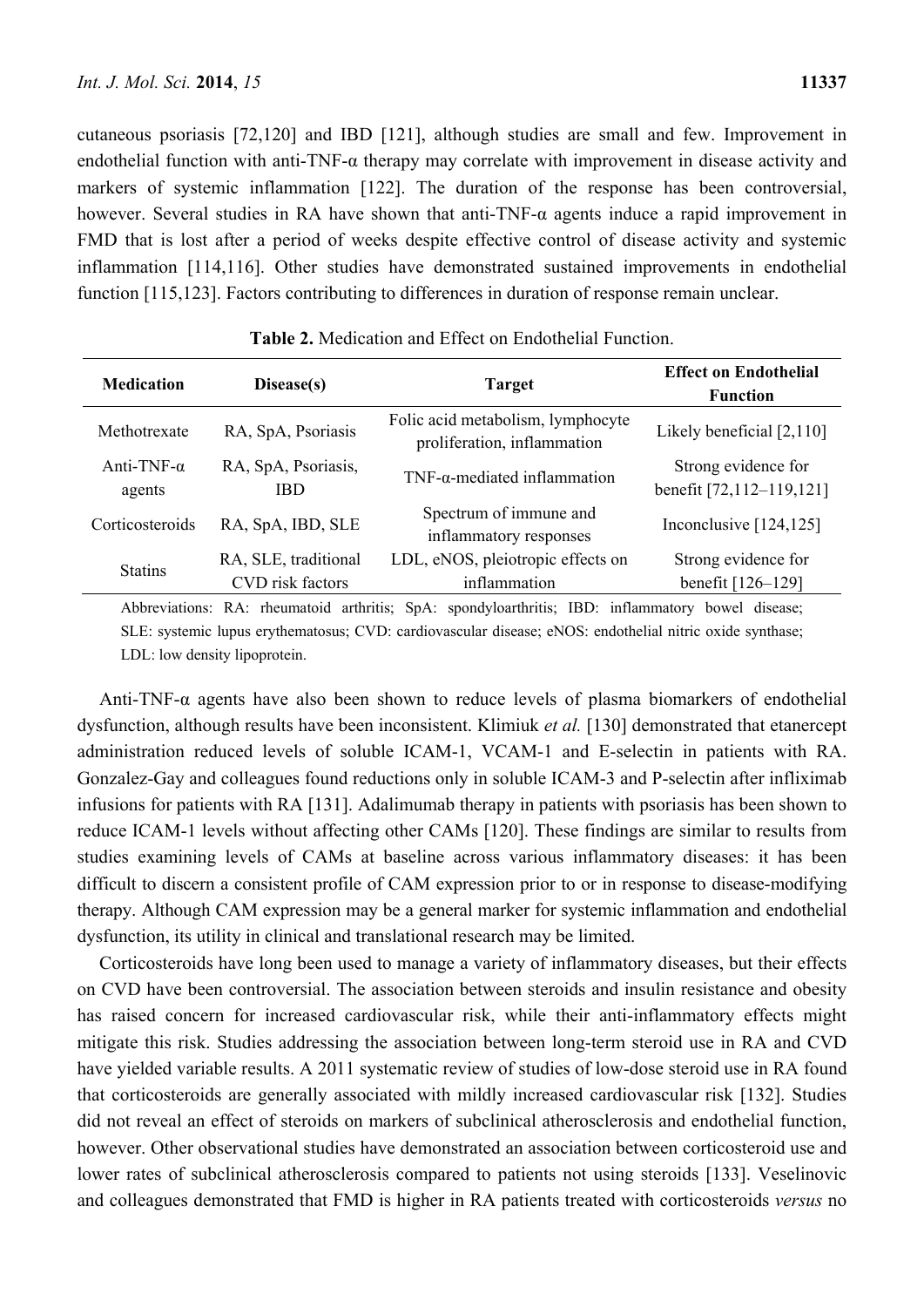therapy [124]. This study conflicts with a randomized prospective study, by Hafstrom, showing that addition of steroids to DMARD therapy does not improve endothelial function in RA patients [125]. These results highlight the difficulty of studying the effects of single-agent steroid therapy on patients with inflammatory disease in the modern era. Measuring the added benefit of steroids in the context of background immune-suppressing therapy is unlikely to reveal significant improvements, even if corticosteroids may have this effect in isolation.

### *7.2. Hydroxymethylglutaryl-CoA Reductase Inhibitors (Statins)*

Statins exhibit pleiotropic properties influencing the vasculature that are thought to contribute to their clinical benefit beyond the lipid-lowering effect. Although the mechanisms are incompletely characterized, statins have been shown to improve endothelial dysfunction in patients with traditional cardiovascular risk factors. Potential mechanisms include upregulation of eNOS, leading to enhanced bioavailability of NO and improved vasoreactivity [132]. The use of statins as disease modifying agents and as primary prevention for CVD in patients with chronic inflammatory diseases has also received interest. Statin therapy has been shown to reduce disease severity in patients with RA and has gained attention for use as a disease-modifying agent in other inflammatory diseases [124,125,133–135]. Statins have been also been shown to improve endothelium-dependent vasodilation in patients with RA and SLE [126,134,136,137]. This effect appears to correlate positively with measures of systemic inflammation and disease severity [137]. There is current interest in studying the long-term effects of statin therapy on hard cardiovascular endpoints. The Trial of Atorvastatin in Rheumatoid Arthritis was the first randomized controlled trial designed to study the effects of statin therapy in RA patients [136]. At 6 months, statins significantly improved several markers of disease severity and markers of systemic inflammation compared to placebo. Endothelial function was not assessed, however, and the duration of follow-up was not long enough to detect changes in cardiovascular endpoints. Only two studies to date have addressed the effect of statins on cardiovascular events. Sheng and colleagues conducted a population-based cohort study designed to evaluate the effects of statins on lipid levels, cardiovascular events and all-cause mortality in RA and osteoarthritis (OA) patients [138]. Statins similarly reduced lipid levels and were protective of cardiovascular events and mortality in RA and OA patients without prior CVD. There was no protective effect in the secondary prevention setting for either cohort, however. Semb *et al.* [139] demonstrated that statins had a similar effect on cardiovascular events in RA and non-RA patients when used for secondary prevention. Unfortunately, there are no randomized controlled trials addressing the effect of statin therapy on patients with RA.

## **8. Conclusions**

Patients with chronic inflammatory diseases are at high risk for cardiovascular morbidity and mortality. In many inflammatory diseases, this heightened risk of CVD is reflected in early endothelial dysfunction as assessed by vasoreactivity studies, even in the absence of detectable atherosclerosis. The endothelium therefore represents an integrator of vascular risk and the study of its dysfunction may help elucidate mechanisms driving accelerated atherosclerosis in these populations.

There is strong evidence that the mechanisms responsible for accelerated atherosclerosis in patients with inflammatory diseases are related to the high-grade inflammation inherent to the primary disease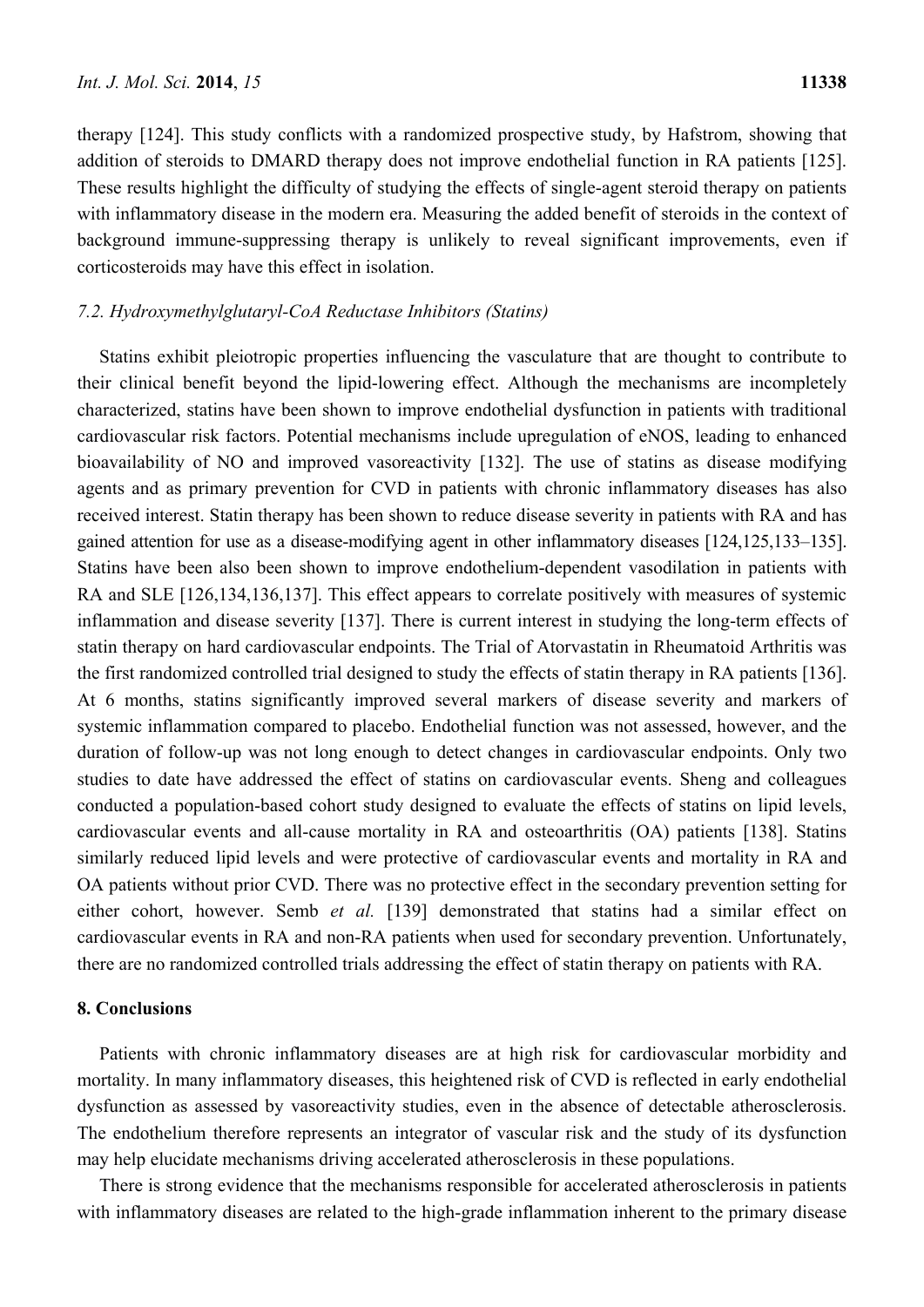process. The effects of TNF-α and inflammatory cytokines on induction of endothelial dysfunction are well described and are likely to represent key mediators of endothelial dysfunction and atherosclerosis. Furthermore, the numerous studies demonstrating improved endothelial function after anti-TNF- $\alpha$ therapy highlight the importance of these molecules in the pathogenesis of endothelial dysfunction and may lead the way toward advances in pharmacologic prevention of CVD in these populations. Many other mechanisms, including autoantibodies, oxidative stress and interactions with traditional risk factors such as dyslipidemia and insulin resistance are likely to be involved, and further research is required to elucidate the relative importance of these processes. Finally, current strategies to reduce cardiovascular morbidity and mortality are focused on controlling traditional modifiable cardiovascular risk factors and reducing disease activity. The precise mechanisms driving atherosclerosis are likely to vary between different inflammatory diseases, however, and parsing out these subtleties may help identify unique therapeutic targets for each disease.

## **Acknowledgments**

This work was supported by the Office of Research and Development, Department of Veterans Affairs 1BX001729 to F.J.M. and the American Heart Association GRNT12060205 to F.J.M. The funding sources had no role in study design; in the collection, analysis and interpretation of data; in the writing of the report; and in the decision to submit the article for publication.

# **Conflicts of Interest**

The authors declare no conflict of interest.

## **References**

- 1. Murdaca, G.; Colombo, B.M.; Cagnati, P.; Gulli, R.; Spano, F.; Puppo, F. Endothelial dysfunction in rheumatic autoimmune diseases. *Atherosclerosis* **2012**, *224*, 309–317.
- 2. Prati, C.; Demougeot, C.; Guillot, X.; Godfrin-Valnet, M.; Wendling, D. Endothelial dysfunction in joint disease. *Jt. Bone Spine* **2014**, doi:10.1016/j.jbspin.2014.01.014.
- 3. Nikpour, M.; Gladman, D.D.; Urowitz, M.B. Premature coronary heart disease in systemic lupus erythematosus: What risk factors do we understand? *Lupus* **2013**, *22*, 1243–1250.
- 4. Peters, M.J.; van der Horst-Bruinsma, I.E.; Dijkmans, B.A.; Nurmohamed, M.T. Cardiovascular risk profile of patients with spondylarthropathies, particularly ankylosing spondylitis and psoriatic arthritis. *Semin. Arthritis Rheum.* **2004**, *34*, 585–592.
- 5. Mathieu, S.; Motreff, P.; Soubrier, M. Spondyloarthropathies: an independent cardiovascular risk factor? *Jt. Bone Spine* **2010**, *77*, 542–545.
- 6. Singh, S.; Singh, H.; Loftus, E.V., Jr.; Pardi, D.S. Risk of cerebrovascular accidents and ischemic heart disease in patients with inflammatory bowel disease: A systematic review and meta-analysis. *Clin. Gastroenterol. Hepatol.* **2014**, *12*, 382–393 e381.
- 7. Gelfand, J.M.; Neimann, A.L.; Shin, D.B.; Wang, X.; Margolis, D.J.; Troxel, A.B. Risk of myocardial infarction in patients with psoriasis. *JAMA* **2006**, *296*, 1735–1741.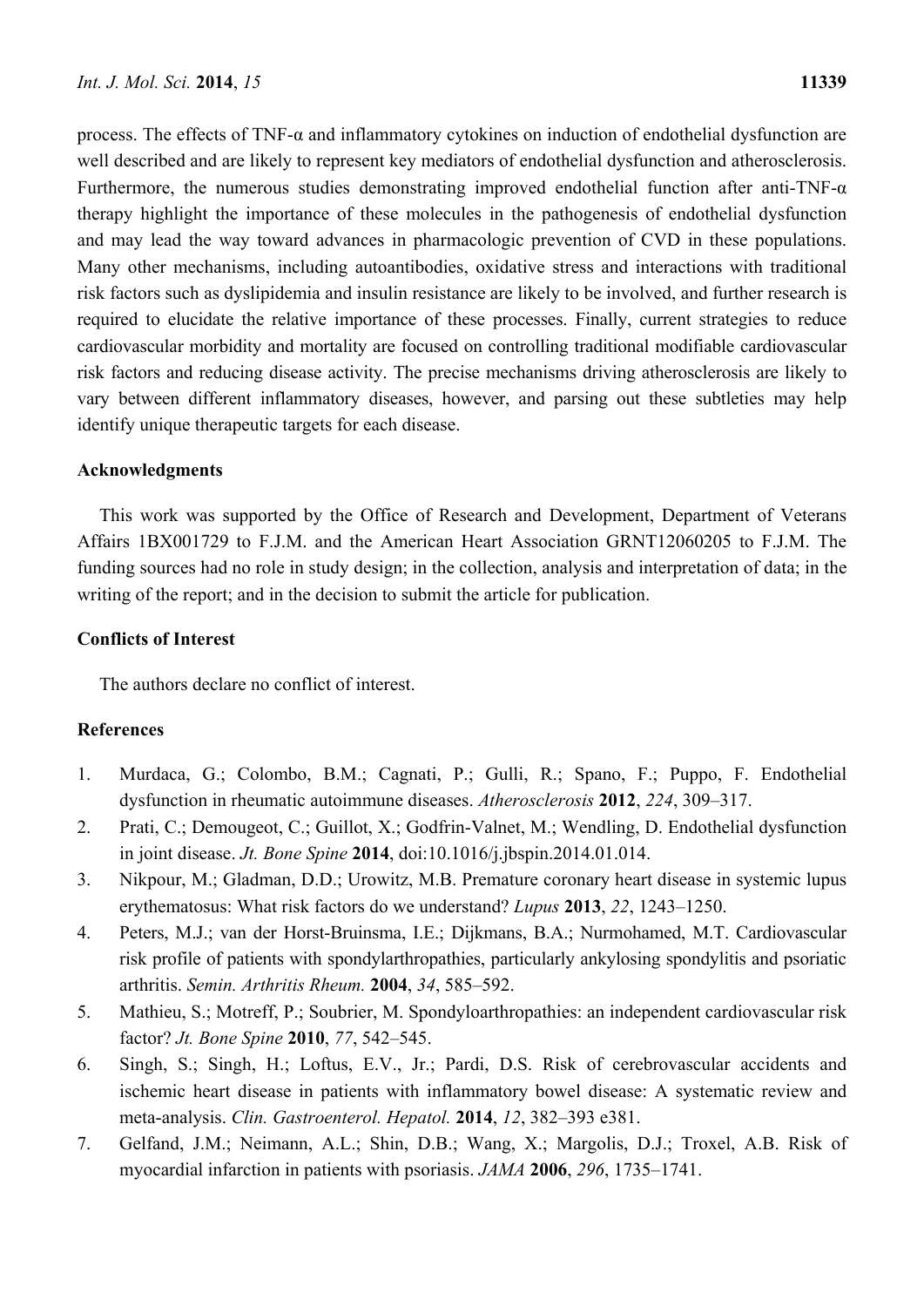- 8. Rosner, S.; Ginzler, E.M.; Diamond, H.S.; Weiner, M.; Schlesinger, M.; Fries, J.F.; Wasner, C.; Medsger, T.A., Jr.; Ziegler, G.; Klippel, J.H.; *et al*. A multicenter study of outcome in systemic lupus erythematosus. II. Causes of death. *Arthritis Rheum.* **1982**, *25*, 612–617.
- 9. Davignon, J.; Ganz, P. Role of endothelial dysfunction in atherosclerosis. *Circulation* **2004**, *109*, III27–III32.
- 10. Bonetti, P.O. Endothelial Dysfunction: A Marker of Atherosclerotic Risk. *Arterioscler Thromb Vasc Biol* **2002**, *23*, 168–175.
- 11. Ross, R. Atherosclerosis--an inflammatory disease. *N. Engl. J. Med.* **1999**, *340*, 115–126.
- 12. Lind, L.; Hall, J.; Larsson, A.; Annuk, M.; Fellstrom, B.; Lithell, H. Evaluation of endothelium-dependent vasodilation in the human peripheral circulation. *Clin. Physiol.* **2000**, *20*, 440–448.
- 13. Deanfield, J.E.; Halcox, J.P.; Rabelink, T.J. Endothelial function and dysfunction: Testing and clinical relevance. *Circulation* **2007**, *115*, 1285–1295.
- 14. Ghiadoni, L.; Salvetti, M.; Muiesan, M.L.; Taddei, S. Evaluation of endothelial function by flow mediated dilation: Methodological issues and clinical importance. *High Blood Press Cardiovasc. Prev.* **2014**, in press.
- 15. Anderson, T.J.; Uehata, A.; Gerhard, M.D.; Meredith, I.T.; Knab, S.; Delagrange, D.; Lieberman, E.H.; Ganz, P.; Creager, M.A.; Yeung, A.C.; *et al.* Close relation of endothelial function in the human coronary and peripheral circulations. *J. Am. Coll. Cardiol.* **1995**, *26*, 1235–1241.
- 16. Widlansky, M.E.; Gokce, N.; Keaney, J.F.; Vita, J.A. The clinical implications of endothelial dysfunction. *J. Am. Coll. Cardiol.* **2003**, *42*, 1149–1160.
- 17. Inaba, Y.; Chen, J.A.; Bergmann, S.R. Prediction of future cardiovascular outcomes by flow-mediated vasodilatation of brachial artery: A meta-analysis. *Int. J. Cardiovasc. Imaging*  **2010**, *26*, 631–640.
- 18. Roustit, M.; Cracowski, J.L. Non-invasive assessment of skin microvascular function in humans: An insight into methods. *Microcirculation* **2012**, *19*, 47–64.
- 19. Recio-Mayoral, A.; Mason, J.C.; Kaski, J.C.; Rubens, M.B.; Harari, O.A.; Camici, P.G. Chronic inflammation and coronary microvascular dysfunction in patients without risk factors for coronary artery disease. *Eur. Heart J.* **2009**, *30*, 1837–1843.
- 20. Ridker, P.M.; Hennekens, C.H.; Roitman-Johnson, B.; Stampfer, M.J.; Allen, J. Plasma concentration of soluble intercellular adhesion molecule 1 and risks of future myocardial infarction in apparently healthy men. *Lancet* **1998**, *351*, 88–92.
- 21. Hwang, S.J.; Ballantyne, C.M.; Sharrett, A.R.; Smith, L.C.; Davis, C.E.; Gotto, A.M., Jr.; Boerwinkle, E. Circulating adhesion molecules VCAM-1, ICAM-1, and E-selectin in carotid atherosclerosis and incident coronary heart disease cases: the Atherosclerosis Risk In Communities (ARIC) study. *Circulation* **1997**, *96*, 4219–4225.
- 22. Sibal, L.; Agarwal, S.C.; Home, P.D.; Boger, R.H. The role of asymmetric dimethylarginine (ADMA) in endothelial dysfunction and cardiovascular disease. *Curr. Cardiol. Rev.* **2010**, *6*, 82–90.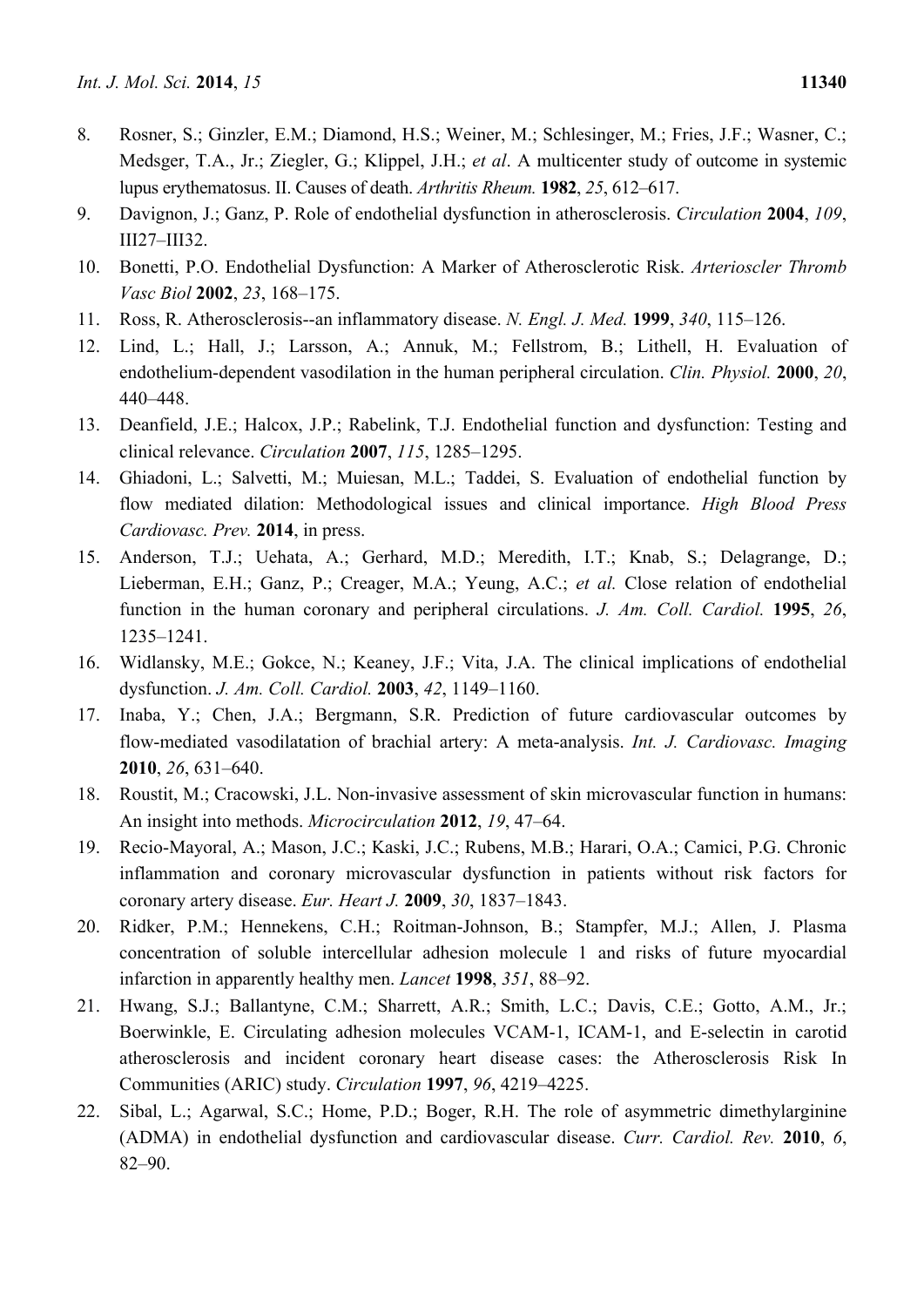- 23. Boger, R.H.; Maas, R.; Schulze, F.; Schwedhelm, E. Asymmetric dimethylarginine (ADMA) as a prospective marker of cardiovascular disease and mortality--an update on patient populations with a wide range of cardiovascular risk. *Pharmacol. Res.* **2009**, *60*, 481–487.
- 24. Hill, J.M.; Zalos, G.; Halcox, J.P.; Schenke, W.H.; Waclawiw, M.A.; Quyyumi, A.A.; Finkel, T. Circulating endothelial progenitor cells, vascular function, and cardiovascular risk. *N. Engl. J. Med.* **2003**, *348*, 593–600.
- 25. Samarasekera, E.J.; Neilson, J.M.; Warren, R.B.; Parnham, J.; Smith, C.H. Incidence of cardiovascular disease in individuals with psoriasis: a systematic review and meta-analysis. *J. Investig. Dermatol.* **2013**, *133*, 2340–2346.
- 26. Crowson, C.S.; Liao, K.P.; Davis, J.M., 3rd; Solomon, D.H.; Matteson, E.L.; Knutson, K.L.; Hlatky, M.A.; Gabriel, S.E. Rheumatoid arthritis and cardiovascular disease. *Am. Heart J.* **2013**, *166*, 622–628 e621.
- 27. Solomon, D.H.; Goodson, N.J.; Katz, J.N.; Weinblatt, M.E.; Avorn, J.; Setoguchi, S.; Canning, C.; Schneeweiss, S. Patterns of cardiovascular risk in rheumatoid arthritis. *Ann. Rheum. Dis.* **2006**, *65*, 1608–1612.
- 28. Avina-Zubieta, J.A.; Choi, H.K.; Sadatsafavi, M.; Etminan, M.; Esdaile, J.M.; Lacaille, D. Risk of cardiovascular mortality in patients with rheumatoid arthritis: A meta-analysis of observational studies. *Arthritis Rheum.* **2008**, *59*, 1690–1697.
- 29. Hak, A.E.; Karlson, E.W.; Feskanich, D.; Stampfer, M.J.; Costenbader, K.H. Systemic lupus erythematosus and the risk of cardiovascular disease: results from the nurses' health study. *Arthritis Rheum.* **2009**, *61*, 1396–1402.
- 30. Magder, L.S.; Petri, M. Incidence of and risk factors for adverse cardiovascular events among patients with systemic lupus erythematosus. *Am. J. Epidemiol.* **2012**, *176*, 708–719.
- 31. Bernatsky, S.; Boivin, J.F.; Joseph, L.; Manzi, S.; Ginzler, E.; Gladman, D.D.; Urowitz, M.; Fortin, P.R.; Petri, M.; Barr, S.; *et al*. Mortality in systemic lupus erythematosus. *Arthritis Rheum.*  **2006**, *54*, 2550–2557.
- 32. Mathieu, S.; Gossec, L.; Dougados, M.; Soubrier, M. Cardiovascular profile in ankylosing spondylitis: A systematic review and meta-analysis. *Arthritis Care Res. (Hoboken)* **2011**, *63*, 557–563.
- 33. Peters, M.J.; Visman, I.; Nielen, M.M.; van Dillen, N.; Verheij, R.A.; van der Horst-Bruinsma, I.E.; Dijkmans, B.A.; Nurmohamed, M.T. Ankylosing spondylitis: A risk factor for myocardial infarction? *Ann. Rheum. Dis.* **2010**, *69*, 579–581.
- 34. Fumery, M.; Xiaocang, C.; Dauchet, L.; Gower-Rousseau, C.; Peyrin-Biroulet, L.; Colombel, J.F. Thromboembolic events and cardiovascular mortality in inflammatory bowel diseases: A meta-analysis of observational studies. *J. Crohns Colitis* **2014**, *8*, 469–479.
- 35. Dorn, S.D.; Sandler, R.S. Inflammatory bowel disease is not a risk factor for cardiovascular disease mortality: Results from a systematic review and meta-analysis. *Am. J. Gastroenterol.*  **2007**, *102*, 662–667.
- 36. Bergholm, R. Impaired responsiveness to NO in newly diagnosed patients with rheumatoid arthritis. *Arterioscler. Thromb. Vasc. Biol.* **2002**, *22*, 1637–1641.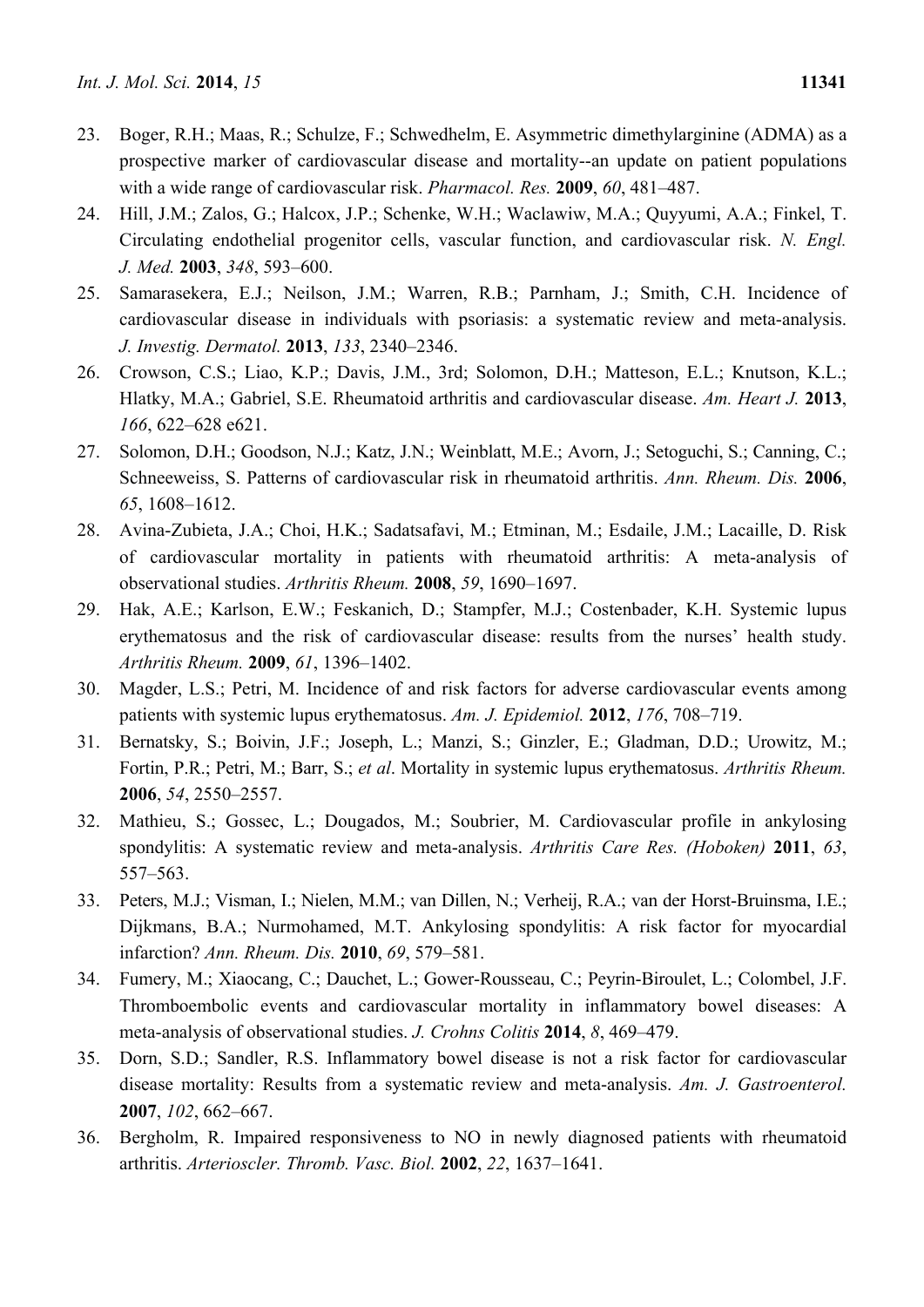- 37. Chatterjee Adhikari, M.; Guin, A.; Chakraborty, S.; Sinhamahapatra, P.; Ghosh, A. Subclinical atherosclerosis and endothelial dysfunction in patients with early rheumatoid arthritis as evidenced by measurement of carotid intima-media thickness and flow-mediated vasodilatation: An observational study. *Semin. Arthritis Rheum.* **2012**, *41*, 669–675.
- 38. Kerekes, G.; Szekanecz, Z.; Der, H.; Sandor, Z.; Lakos, G.; Muszbek, L.; Csipo, I.; Sipka, S.; Seres, I.; Paragh, G.; *et al*. Endothelial dysfunction and atherosclerosis in rheumatoid arthritis: A multiparametric analysis using imaging techniques and laboratory markers of inflammation and autoimmunity. *J. Rheumatol.* **2008**, *35*, 398–406.
- 39. Vaudo, G. Endothelial dysfunction in young patients with rheumatoid arthritis and low disease activity. *Ann. Rheum. Dis.* **2004**, *63*, 31–35.
- 40. Hänsel, S.; Lässig, G.; Pistrosch, F.; Passauer, J. Endothelial dysfunction in young patients with long-term rheumatoid arthritis and low disease activity. *Atherosclerosis* **2003**, *170*, 177–180.
- 41. Syngle, A.; Vohra, K.; Kaur, L.; Sharma, S. Effect of spironolactone on endothelial dysfunction in rheumatoid arthritis. *Scand. J. Rheumatol.* **2009**, *38*, 15–22.
- 42. Datta, D.; Ferrell, W.R.; Sturrock, R.D.; Jadhav, S.T.; Sattar, N. Inflammatory suppression rapidly attenuates microvascular dysfunction in rheumatoid arthritis. *Atherosclerosis* **2007**, *192*, 391–395.
- 43. Galarraga, B.; Khan, F.; Kumar, P.; Pullar, T.; Belch, J.J. C-reactive protein: The underlying cause of microvascular dysfunction in rheumatoid arthritis. *Rheumatology (Oxford)* **2008**, *47*, 1780–1784.
- 44. Sodergren, A.; Karp, K.; Boman, K.; Eriksson, C.; Lundstrom, E.; Smedby, T.; Soderlund, L.; Rantapaa-Dahlqvist, S.; Wallberg-Jonsson, S. Atherosclerosis in early rheumatoid arthritis: very early endothelial activation and rapid progression of intima media thickness. *Arthritis Res. Ther.*  **2010**, *12*, R158.
- 45. Foster, W.; Lip, G.Y.; Raza, K.; Carruthers, D.; Blann, A.D. An observational study of endothelial function in early arthritis. *Eur. J. Clin. Investig.* **2012**, *42*, 510–516.
- 46. Sandoo, A.; Veldhuijzen van Zanten, J.J.; Metsios, G.S.; Carroll, D.; Kitas, G.D. Vascular function and morphology in rheumatoid arthritis: A systematic review. *Rheumatology (Oxford)*  **2011**, *50*, 2125–2139.
- 47. Littler, A.J.; Buckley, C.D.; Wordsworth, P.; Collins, I.; Martinson, J.; Simmons, D.L. A distinct profile of six soluble adhesion molecules (ICAM-1, ICAM-3, VCAM-1, E-selectin, L-selectin and P-selectin) in rheumatoid arthritis. *Br. J. Rheumatol.* **1997**, *36*, 164–169.
- 48. Klimiuk, P.A.; Fiedorczyk, M.; Sierakowski, S.; Chwiecko, J. Soluble cell adhesion molecules (sICAM-1, sVCAM-1, and sE-selectin) in patients with early rheumatoid arthritis. *Scand. J. Rheumatol.* **2007**, *36*, 345–350.
- 49. Dessein, P.H.; Joffe, B.I.; Singh, S. Biomarkers of endothelial dysfunction, cardiovascular risk factors and atherosclerosis in rheumatoid arthritis. *Arthritis Res. Ther.* **2005**, *7*, R634–R643.
- 50. Veale, D.J.; Maple, C.; Kirk, G.; McLaren, M.; Belch, J.J. Soluble cell adhesion molecules—P-selectin and ICAM-1, and disease activity in patients receiving sulphasalazine for active rheumatoid arthritis. *Scand. J. Rheumatol.* **1998**, *27*, 296–299.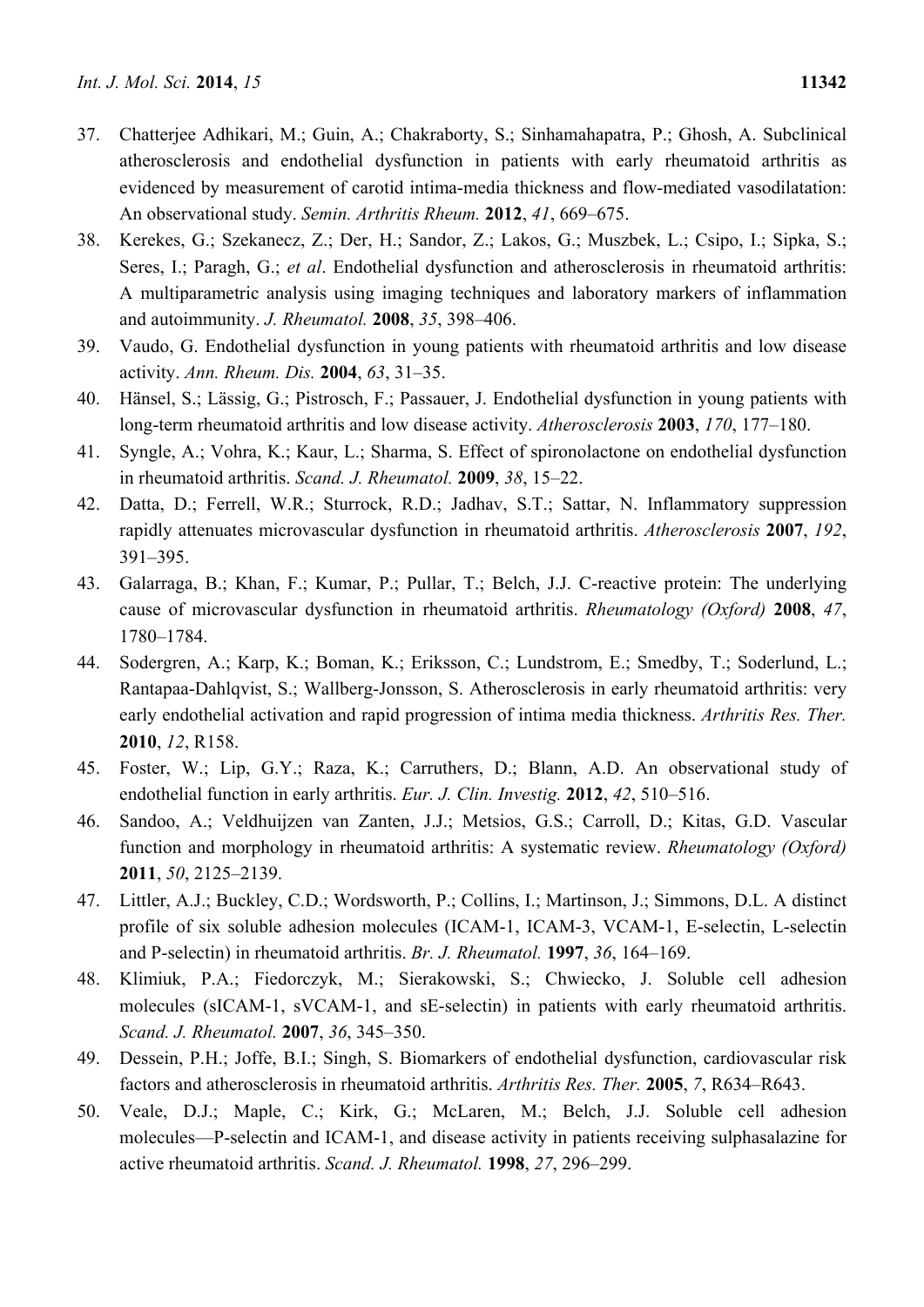- 51. Meyer, M.F.; Schmidt, O.; Hellmich, B.; Schatz, H.; Klein, H.H.; Braun, J. Microvascular dysfunction in rheumatoid arthritis assessed by laser Doppler anemometry: Relationship to soluble adhesion molecules and extraarticular manifestations. *Rheumatol. Int.* **2007**, *28*, 145–152.
- 52. Antoniades, C.; Demosthenous, M.; Tousoulis, D.; Antonopoulos, A.S.; Vlachopoulos, C.; Toutouza, M.; Marinou, K.; Bakogiannis, C.; Mavragani, K.; Lazaros, G.; *et al*. Role of asymmetrical dimethylarginine in inflammation-induced endothelial dysfunction in human atherosclerosis. *Hypertension* **2011**, *58*, 93–98.
- 53. Lima, D.S.; Sato, E.I.; Lima, V.C.; Miranda, F., Jr.; Hatta, F.H. Brachial endothelial function is impaired in patients with systemic lupus erythematosus. *J. Rheumatol.* **2002**, *29*, 292–297.
- 54. Kiss, E.; Soltesz, P.; Der, H.; Kocsis, Z.; Tarr, T.; Bhattoa, H.; Shoenfeld, Y.; Szegedi, G. Reduced flow-mediated vasodilation as a marker for cardiovascular complications in lupus patients. *J. Autoimmun.* **2006**, *27*, 211–217.
- 55. El-Magadmi, M.; Bodill, H.; Ahmad, Y.; Durrington, P.N.; Mackness, M.; Walker, M.; Bernstein, R.M.; Bruce, I.N. Systemic lupus erythematosus: An independent risk factor for endothelial dysfunction in women. *Circulation* **2004**, *110*, 399–404.
- 56. Piper, M.K.; Raza, K.; Nuttall, S.L.; Stevens, R.; Toescu, V.; Heaton, S.; Gardner-Medwin, J.; Hiller, L.; Martin, U.; Townend, J.; *et al*. Impaired endothelial function in systemic lupus erythematosus. *Lupus* **2007**, *16*, 84–88.
- 57. Wright, S.A.; O'Prey, F.M.; Rea, D.J.; Plumb, R.D.; Gamble, A.J.; Leahey, W.J.; Devine, A.B.; McGivern, R.C.; Johnston, D.G.; Finch, M.B.; *et al*. Microcirculatory hemodynamics and endothelial dysfunction in systemic lupus erythematosus. *Arterioscler. Thromb. Vasc. Biol.* **2006**, *26*, 2281–2287.
- 58. Svenungsson, E.; Cederholm, A.; Jensen-Urstad, K.; Fei, G.Z.; de Faire, U.; Frostegard, J. Endothelial function and markers of endothelial activation in relation to cardiovascular disease in systemic lupus erythematosus. *Scand. J. Rheumatol.* **2008**, *37*, 352–359.
- 59. Sfikakis, P.P.; Charalambopoulos, D.; Vayiopoulos, G.; Oglesby, R.; Sfikakis, P.; Tsokos, G.C. Increased levels of intercellular adhesion molecule-1 in the serum of patients with systemic lupus erythematosus. *Clin. Exp. Rheumatol.* **1994**, *12*, 5–9.
- 60. Tulek, N.; Aydintug, O.; Ozoran, K.; Tutkak, H.; Duzgun, N.; Duman, M.; Tokgoz, G. Soluble intercellular adhesion molecule-1 (sICAM-1) in patients with systemic lupus erythematosus. *Clin. Rheumatol.* **1996**, *15*, 47–50.
- 61. Machold, K.P.; Kiener, H.P.; Graninger, W.; Graninger, W.B. Soluble intercellular adhesion molecule-1 (sICAM-1) in patients with rheumatoid arthritis and systemic lupus erythematosus. *Clin. Immunol. Immunopathol.* **1993**, *68*, 74–78.
- 62. Janssen, B.A.; Luqmani, R.A.; Gordon, C.; Hemingway, I.H.; Bacon, P.A.; Gearing, A.J.; Emery, P. Correlation of blood levels of soluble vascular cell adhesion molecule-1 with disease activity in systemic lupus erythematosus and vasculitis. *Br. J. Rheumatol.* **1994**, *33*, 1112–1116.
- 63. Spronk, P.E.; Bootsma, H.; Huitema, M.G.; Limburg, P.C.; Kallenberg, C.G. Levels of soluble VCAM-1, soluble ICAM-1, and soluble E-selectin during disease exacerbations in patients with systemic lupus erythematosus (SLE); a long term prospective study. *Clin. Exp. Immunol.* **1994**, *97*, 439–444.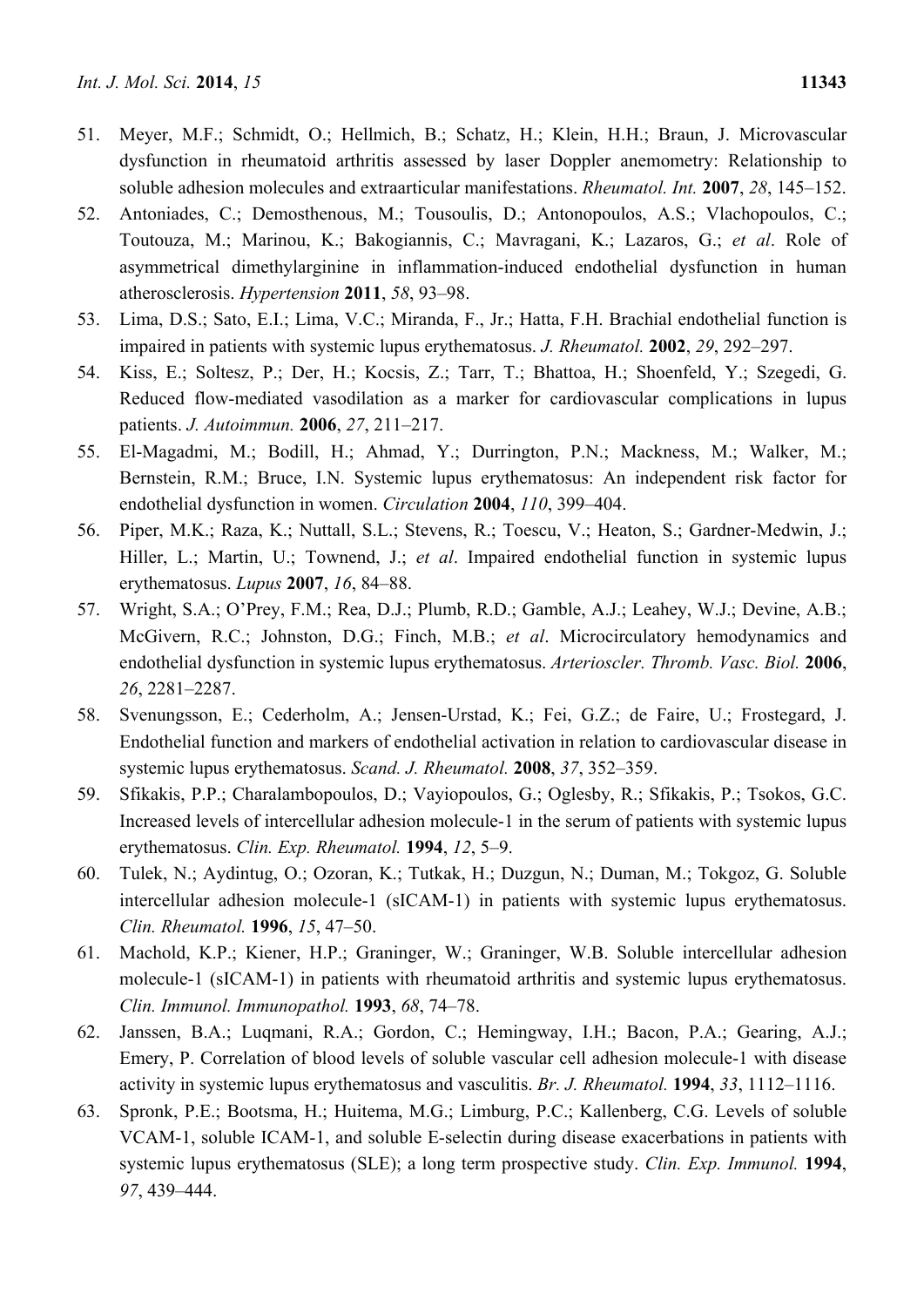- 64. Sari, R.; Taysi, S.; Erdem, F.; Yilmaz, Ö.; Keleş, S.; Kiziltunç, A.; Odabaş, A.; Çetinkaya, R. Correlation of serum levels of soluble intercellular adhesion molecule-1 with disease activity in systemic lupus erythematosus. *Rheumatol. Int.* **2001**, *21*, 149–152.
- 65. Sari, I.; Okan, T.; Akar, S.; Cece, H.; Altay, C.; Secil, M.; Birlik, M.; Onen, F.; Akkoc, N. Impaired endothelial function in patients with ankylosing spondylitis. *Rheumatology (Oxford)*  **2006**, *45*, 283–286.
- 66. Gonzalez-Juanatey, C.; Llorca, J.; Miranda-Filloy, J.A.; Amigo-Diaz, E.; Testa, A.; Garcia-Porrua, C.; Martin, J.; Gonzalez-Gay, M.A. Endothelial dysfunction in psoriatic arthritis patients without clinically evident cardiovascular disease or classic atherosclerosis risk factors. *Arthritis Rheum.* **2007**, *57*, 287–293.
- 67. Bodnar, N.; Kerekes, G.; Seres, I.; Paragh, G.; Kappelmayer, J.; Nemethne, Z.G.; Szegedi, G.; Shoenfeld, Y.; Sipka, S.; Soltesz, P.; *et al*. Assessment of subclinical vascular disease associated with ankylosing spondylitis. *J. Rheumatol.* **2011**, *38*, 723–729.
- 68. Wendling, D.; Racadot, E.; Auge, B.; Toussirot, E. Soluble intercellular adhesion molecule 1 in spondylarthropathies. *Clin. Rheumatol.* **1998**, *17*, 202–204.
- 69. Sari, I.; Alacacioglu, A.; Kebapcilar, L.; Taylan, A.; Bilgir, O.; Yildiz, Y.; Yuksel, A.; Kozaci, D.L. Assessment of soluble cell adhesion molecules and soluble CD40 ligand levels in ankylosing spondylitis. *Jt. Bone Spine* **2010**, *77*, 85–87.
- 70. Kemeny-Beke, A.; Gesztelyi, R.; Bodnar, N.; Zsuga, J.; Kerekes, G.; Zsuga, M.; Biri, B.; Keki, S.; Szodoray, P.; Berta, A.; *et al*. Increased production of asymmetric dimethylarginine (ADMA) in ankylosing spondylitis: association with other clinical and laboratory parameters. *Jt. Bone Spine*  **2011**, *78*, 184–187.
- 71. Erre, G.L.; Sanna, P.; Zinellu, A.; Ponchietti, A.; Fenu, P.; Sotgia, S.; Carru, C.; Ganau, A.; Passiu, G. Plasma asymmetric dimethylarginine (ADMA) levels and atherosclerotic disease in ankylosing spondylitis: A cross-sectional study. *Clin. Rheumatol.* **2011**, *30*, 21–27.
- 72. Brezinski, E.A.; Follansbee, M.R.; Armstrong, E.J.; Armstrong, A.W. Endothelial dysfunction and the effects of TNF inhibitors on the endothelium in psoriasis and psoriatic arthritis: A systematic review. *Curr. Pharm. Des.* **2014**, *20*, 513–528.
- 73. Balci, D.D.; Balci, A.; Karazincir, S.; Ucar, E.; Iyigun, U.; Yalcin, F.; Seyfeli, E.; Inandi, T.; Egilmez, E. Increased carotid artery intima-media thickness and impaired endothelial function in psoriasis. *J. Eur. Acad. Dermatol. Venereol.* **2009**, *23*, 1–6.
- 74. Usta, M.; Yurdakul, S.; Aral, H.; Turan, E.; Oner, E.; Inal, B.B.; Oner, F.A.; Gurel, M.S.; Guvenen, G. Vascular endothelial function assessed by a noninvasive ultrasound method and serum asymmetric dimethylarginine concentrations in mild-to-moderate plaque-type psoriatic patients. *Clin. Biochem.* **2011**, *44*, 1080–1084.
- 75. Martyn-Simmons, C.L.; Ranawaka, R.R.; Chowienczyk, P.; Crook, M.A.; Marber, M.S.; Smith, C.H.; Barker, J.N. A prospective case-controlled cohort study of endothelial function in patients with moderate to severe psoriasis. *Br. J. Dermatol.* **2011**, *164*, 26–32.
- 76. Hatoum, O.A.; Binion, D.G.; Otterson, M.F.; Gutterman, D.D. Acquired microvascular dysfunction in inflammatory bowel disease: Loss of nitric oxide-mediated vasodilation. *Gastroenterology* **2003**, *125*, 58–69.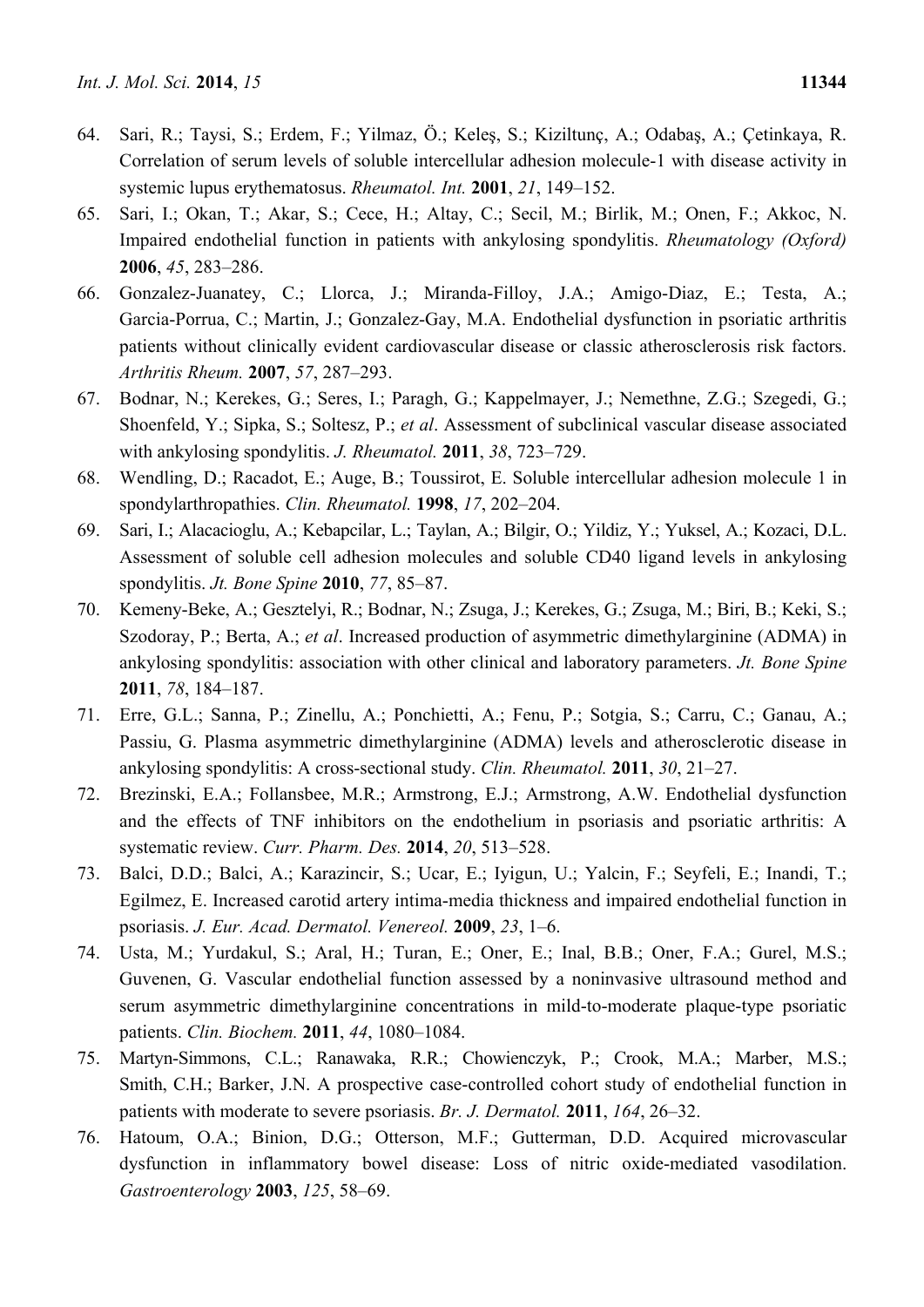- 77. Kocaman, O.; Sahin, T.; Aygun, C.; Senturk, O.; Hulagu, S. Endothelial dysfunction in patients with ulcerative colitis. *Inflamm. Bowel Dis.* **2006**, *12*, 166–171.
- 78. Principi, M.; Mastrolonardo, M.; Scicchitano, P.; Gesualdo, M.; Sassara, M.; Guida, P.; Bucci, A.; Zito, A.; Caputo, P.; Albano, F.; *et al*. Endothelial function and cardiovascular risk in active inflammatory bowel diseases. *J. Crohns Colitis* **2013**, *7*, e427–e433.
- 79. Aloi, M.; Tromba, L.; di Nardo, G.; Dilillo, A.; del Giudice, E.; Marocchi, E.; Viola, F.; Civitelli, F.; Berni, A.; Cucchiara, S. Premature subclinical atherosclerosis in pediatric inflammatory bowel disease. *J. Pediatr.* **2012**, *161*, 589–594 e581.
- 80. Brand, D.D.; Latham, K.A.; Rosloniec, E.F. Collagen-induced arthritis. *Nat. Protoc.* **2007**, *2*, 1269–1275.
- 81. He, M.; Liang, X.; He, L.; Wen, W.; Zhao, S.; Wen, L.; Liu, Y.; Shyy, J.Y.; Yuan, Z. Endothelial dysfunction in rheumatoid arthritis: The role of monocyte chemotactic protein-1-induced protein. *Arterioscler. Thromb. Vasc. Biol.* **2013**, *33*, 1384–1391.
- 82. Denys, A.; Clavel, G.; Semerano, L.; Lemeiter, D.; Boissier, M.C. A1.6 Vascular adhesion molecule VCAM-1 overexpression in collagen induced arthritis: A model for rheumatoid arthritis vascular dysfunction. *Ann. Rheum. Dis.* **2014**, *73*, A3.
- 83. Haruna, Y.; Morita, Y.; Komai, N.; Yada, T.; Sakuta, T.; Tomita, N.; Fox, D.A.; Kashihara, N. Endothelial dysfunction in rat adjuvant-induced arthritis: Vascular superoxide production by NAD(P)H oxidase and uncoupled endothelial nitric oxide synthase. *Arthritis Rheum.* **2006**, *54*, 1847–1855.
- 84. Fang, Z.Y.; Fontaine, J.; Unger, P.; Berkenboom, G. Alterations of the endothelial function of isolated aortae in rats with adjuvant arthritis. *Arch. Int. Pharmacodyn. Ther.* **1991**, *311*, 122–130.
- 85. Dooley, L.M.; Washington, E.A.; Abdalmula, A.; Tudor, E.M.; Kimpton, W.G.; Bailey, S.R. Endothelial dysfunction in an ovine model of collagen-induced arthritis. *J. Vasc. Res.* **2014**, *51*, 90–101.
- 86. Neumann, P.; Gertzberg, N.; Johnson, A. TNF-alpha induces a decrease in eNOS promoter activity. *Am. J. Physiol. Lung Cell. Mol. Physiol.* **2004**, *286*, L452–L459.
- 87. Kleinbongard, P.; Heusch, G.; Schulz, R. TNFalpha in atherosclerosis, myocardial ischemia/reperfusion and heart failure. *Pharmacol. Ther.* **2010**, *127*, 295–314.
- 88. Rajan, S.; Ye, J.; Bai, S.; Huang, F.; Guo, Y.L. NF-kappaB, but not p38 MAP kinase, is required for TNF-alpha-induced expression of cell adhesion molecules in endothelial cells. *J. Cell. Biochem.*  **2008**, *105*, 477–486.
- 89. Bergh, N.; Ulfhammer, E.; Glise, K.; Jern, S.; Karlsson, L. Influence of TNF-alpha and biomechanical stress on endothelial anti- and prothrombotic genes. *Biochem. Biophys. Res. Commun.*  **2009**, *385*, 314–318.
- 90. Wang, P.; Ba, Z.F.; Chaudry, I.H. Administration of tumor necrosis factor-alpha *in vivo* depresses endothelium-dependent relaxation. *Am. J. Physiol.* **1994**, *266*, H2535–H2541.
- 91. Chia, S.; Qadan, M.; Newton, R.; Ludlam, C.A.; Fox, K.A.; Newby, D.E. Intra-arterial tumor necrosis factor-alpha impairs endothelium-dependent vasodilatation and stimulates local tissue plasminogen activator release in humans. *Arterioscler. Thromb. Vasc. Biol.* **2003**, *23*, 695–701.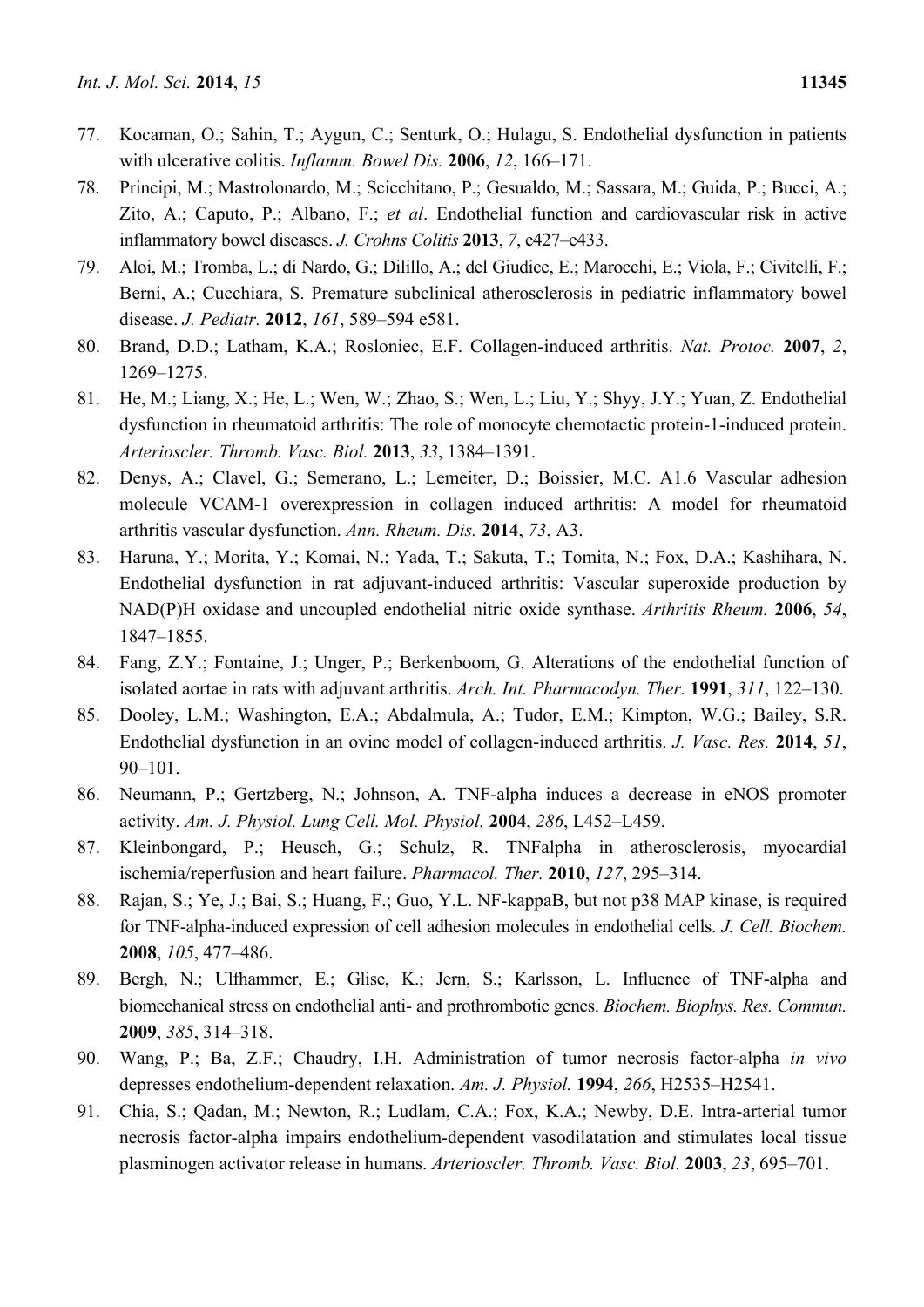- 92. Hingorani, A.D.; Cross, J.; Kharbanda, R.K.; Mullen, M.J.; Bhagat, K.; Taylor, M.; Donald, A.E.; Palacios, M.; Griffin, G.E.; Deanfield, J.E.; *et al.* Acute systemic inflammation impairs endothelium-dependent dilatation in humans. *Circulation* **2000**, *102*, 994–999.
- 93. Ohta, H.; Wada, H.; Niwa, T.; Kirii, H.; Iwamoto, N.; Fujii, H.; Saito, K.; Sekikawa, K.; Seishima, M. Disruption of tumor necrosis factor-alpha gene diminishes the development of atherosclerosis in ApoE-deficient mice. *Atherosclerosis* **2005**, *180*, 11–17.
- 94. Kundu, S.; Ghosh, P.; Datta, S.; Ghosh, A.; Chattopadhyay, S.; Chatterjee, M. Oxidative stress as a potential biomarker for determining disease activity in patients with rheumatoid arthritis. *Free Radic. Res.* **2012**, *46*, 1482–1489.
- 95. Picchi, A.; Gao, X.; Belmadani, S.; Potter, B.J.; Focardi, M.; Chilian, W.M.; Zhang, C. Tumor necrosis factor-alpha induces endothelial dysfunction in the prediabetic metabolic syndrome. *Circ. Res.* **2006**, *99*, 69–77.
- 96. Kalinowski, L.; Malinski, T. Endothelial NADH/NADPH-dependent enzymatic sources of superoxide production: Relationship to endothelial dysfunction. *Acta Biochim. Pol.* **2004**, *51*, 459–469.
- 97. Gielis, J.F.; Lin, J.Y.; Wingler, K.; van Schil, P.E.; Schmidt, H.H.; Moens, A.L. Pathogenetic role of eNOS uncoupling in cardiopulmonary disorders. *Free Radic. Biol. Med.* **2011**, *50*, 765–776.
- 98. Hamilton, C.A.; Miller, W.H.; Al-Benna, S.; Brosnan, M.J.; Drummond, R.D.; McBride, M.W.; Dominiczak, A.F. Strategies to reduce oxidative stress in cardiovascular disease. *Clin. Sci. (Lond.)*  **2004**, *106*, 219–234.
- 99. Wolin, M.S. Interactions of oxidants with vascular signaling Systems. *Arterioscler. Thromb. Vasc. Biol.* **2000**, *20*, 1430–1442.
- 100. Biniecka, M.; Kennedy, A.; Ng, C.T.; Chang, T.C.; Balogh, E.; Fox, E.; Veale, D.J.; Fearon, U.; O'Sullivan, J.N. Successful tumour necrosis factor (TNF) blocking therapy suppresses oxidative stress and hypoxia-induced mitochondrial mutagenesis in inflammatory arthritis. *Arthritis Res. Ther.*  **2011**, *13*, R121.
- 101. Ku, I.A.; Imboden, J.B.; Hsue, P.Y.; Ganz, P. Rheumatoid arthritis: Model of systemic inflammation driving atherosclerosis. *Circ. J.* **2009**, *73*, 977–985.
- 102. Hurt-Camejo, E.; Paredes, S.; Masana, L.; Camejo, G.; Sartipy, P.; Rosengren, B.; Pedreno, J.; Vallve, J.C.; Benito, P.; Wiklund, O. Elevated levels of small, low-density lipoprotein with high affinity for arterial matrix components in patients with rheumatoid arthritis: Possible contribution of phospholipase A2 to this atherogenic profile. *Arthritis Rheum.* **2001**, *44*, 2761–2767.
- 103. Norata, G.D.; Tonti, L.; Roma, P.; Catapano, A.L. Apoptosis and proliferation of endothelial cells in early atherosclerotic lesions: possible role of oxidised LDL. *Nutr. Metab. Cardiovasc. Dis.*  **2002**, *12*, 297–305.
- 104. Vladimirova-Kitova, L.; Deneva, T.; Angelova, E.; Nikolov, F.; Marinov, B.; Mateva, N. Relationship of asymmetric dimethylarginine with flow-mediated dilatation in subjects with newly detected severe hypercholesterolemia. *Clin. Physiol. Funct. Imaging* **2008**, *28*, 417–425.
- 105. Stancu, C.S.; Toma, L.; Sima, A.V. Dual role of lipoproteins in endothelial cell dysfunction in atherosclerosis. *Cell. Tissue Res.* **2012**, *349*, 433–446.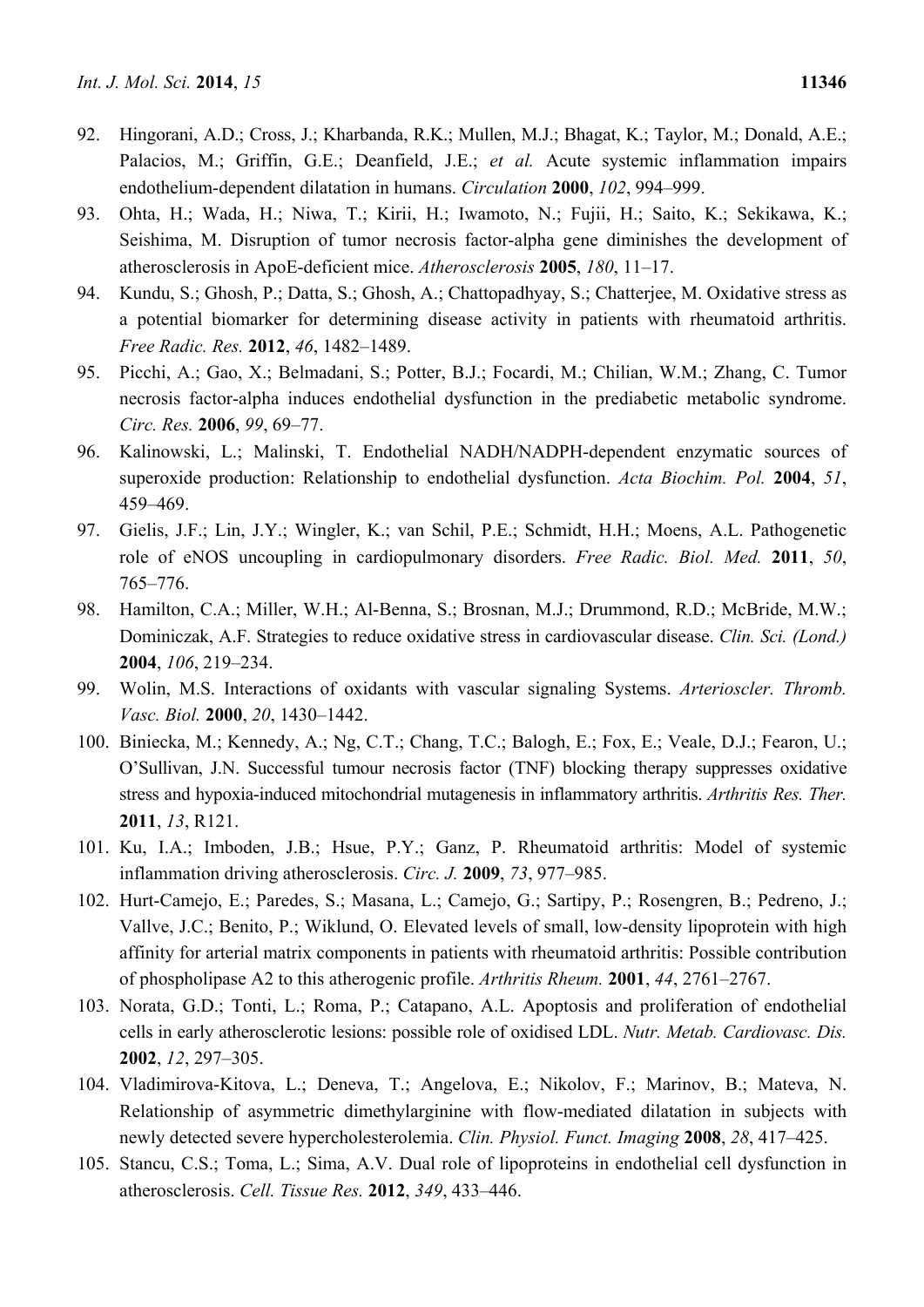- 106. Narshi, C.B.; Giles, I.P.; Rahman, A. The endothelium: an interface between autoimmunity and atherosclerosis in systemic lupus erythematosus? *Lupus* **2011**, *20*, 5–13.
- 107. Cieslik, P.; Hrycek, A.; Klucinski, P. Vasculopathy and vasculitis in systemic lupus erythematosus. *Pol. Arch. Med. Wewn.* **2008**, *118*, 57–63.
- 108. Gomez-Zumaquero, J.M.; Tinahones, F.J.; de Ramon, E.; Camps, M.; Garrido, L.; Soriguer, F.J. Association of biological markers of activity of systemic lupus erythematosus with levels of anti-oxidized low-density lipoprotein antibodies. *Rheumatology (Oxford)* **2004**, *43*, 510–513.
- 109. Charakida, M.; Besler, C.; Batuca, J.R.; Sangle, S.; Marques, S.; Sousa, M.; Wang, G.; Tousoulis, D.; Delgado Alves, J.; Loukogeorgakis, S.P.; *et al*. Vascular abnormalities, paraoxonase activity, and dysfunctional HDL in primary antiphospholipid syndrome. *JAMA*  **2009**, *302*, 1210–1217.
- 110. Hjeltnes, G.; Hollan, I.; Forre, O.; Wiik, A.; Lyberg, T.; Mikkelsen, K.; Agewall, S. Endothelial function improves within 6 weeks of treatment with methotrexate or methotrexate in combination with a TNF-alpha inhibitor in rheumatoid arthritis patients. *Scand. J. Rheumatol.* **2012**, *41*, 240–242.
- 111. Cardillo, C.; Schinzari, F.; Mores, N.; Mettimano, M.; Melina, D.; Zoli, A.; Ferraccioli, G. Intravascular tumor necrosis factor alpha blockade reverses endothelial dysfunction in rheumatoid arthritis. *Clin. Pharmacol. Ther.* **2006**, *80*, 275–281.
- 112. Bilsborough, W.; Keen, H.; Taylor, A.; O'Driscoll, G.J.; Arnolda, L.; Green, D.J. Anti-tumour necrosis factor-alpha therapy over conventional therapy improves endothelial function in adults with rheumatoid arthritis. *Rheumatol. Int.* **2006**, *26*, 1125–1131.
- 113. Hurlimann, D. Anti-tumor necrosis factor-alpha treatment improves endothelial function in patients with rheumatoid arthritis. *Circulation* **2002**, *106*, 2184–2187.
- 114. Gonzalez-Juanatey, C.; Testa, A.; Garcia-Castelo, A.; Garcia-Porrua, C.; Llorca, J.; Gonzalez-Gay, M.A. Active but transient improvement of endothelial function in rheumatoid arthritis patients undergoing long-term treatment with anti-tumor necrosis factor alpha antibody. *Arthritis Rheum.* **2004**, *51*, 447–450.
- 115. Sidiropoulos, P.I.; Siakka, P.; Pagonidis, K.; Raptopoulou, A.; Kritikos, H.; Tsetis, D.; Boumpas, D.T. Sustained improvement of vascular endothelial function during anti-TNFalpha treatment in rheumatoid arthritis patients. *Scand. J. Rheumatol.* **2009**, *38*, 6–10.
- 116. Bosello, S.; Santoliquido, A.; Zoli, A.; di Campli, C.; Flore, R.; Tondi, P.; Ferraccioli, G. TNF-alpha blockade induces a reversible but transient effect on endothelial dysfunction in patients with long-standing severe rheumatoid arthritis. *Clin. Rheumatol.* **2008**, *27*, 833–839.
- 117. Komai, N.; Morita, Y.; Sakuta, T.; Kuwabara, A.; Kashihara, N. Anti-tumor necrosis factor therapy increases serum adiponectin levels with the improvement of endothelial dysfunction in patients with rheumatoid arthritis. *Mod. Rheumatol.* **2007**, *17*, 385–390.
- 118. Van Eijk, I.C.; Peters, M.J.; Serne, E.H.; van der Horst-Bruinsma, I.E.; Dijkmans, B.A.; Smulders, Y.M.; Nurmohamed, M.T. Microvascular function is impaired in ankylosing spondylitis and improves after tumour necrosis factor alpha blockade. *Ann. Rheum. Dis.* **2009**, *68*, 362–366.
- 119. Syngle, A.; Vohra, K.; Sharma, A.; Kaur, L. Endothelial dysfunction in ankylosing spondylitis improves after tumor necrosis factor-alpha blockade. *Clin. Rheumatol.* **2010**, *29*, 763–770.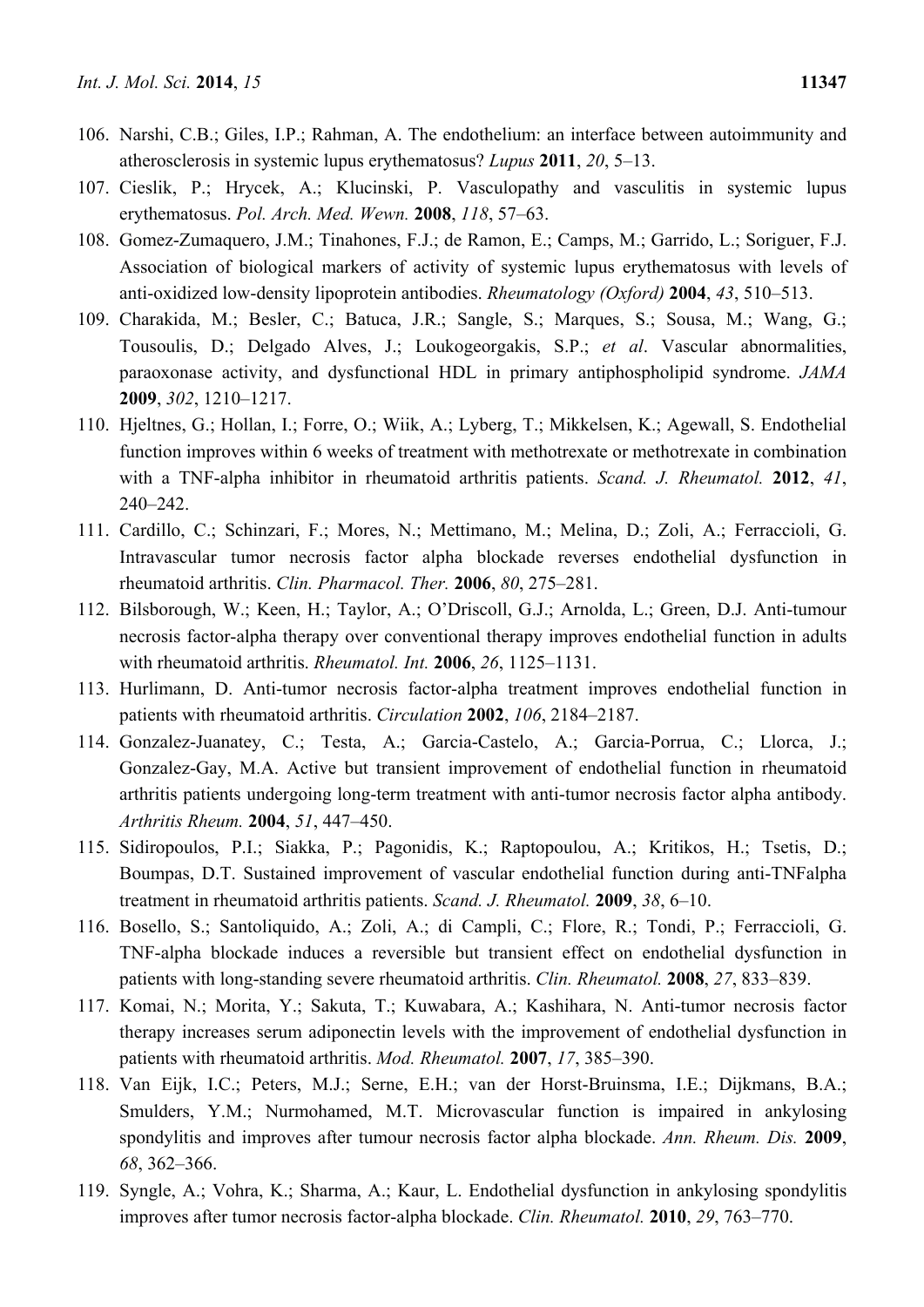- 120. Avgerinou, G.; Tousoulis, D.; Siasos, G.; Oikonomou, E.; Maniatis, K.; Papageorgiou, N.; Paraskevopoulos, T.; Miliou, A.; Koumaki, D.; Latsios, G.; *et al*. Anti-tumor necrosis factor alpha treatment with adalimumab improves significantly endothelial function and decreases inflammatory process in patients with chronic psoriasis. *Int. J. Cardiol.* **2011**, *151*, 382–383.
- 121. Schinzari, F.; Armuzzi, A.; de Pascalis, B.; Mores, N.; Tesauro, M.; Melina, D.; Cardillo, C. Tumor necrosis factor-alpha antagonism improves endothelial dysfunction in patients with Crohn's disease. *Clin. Pharmacol. Ther.* **2008**, *83*, 70–76.
- 122. Galarraga, B.; Belch, J.J.; Pullar, T.; Ogston, S.; Khan, F. Clinical improvement in rheumatoid arthritis is associated with healthier microvascular function in patients who respond to antirheumatic therapy. *J. Rheumatol.* **2010**, *37*, 521–528.
- 123. Kerekes, G.; Soltesz, P.; Der, H.; Veres, K.; Szabo, Z.; Vegvari, A.; Szegedi, G.; Shoenfeld, Y.; Szekanecz, Z. Effects of rituximab treatment on endothelial dysfunction, carotid atherosclerosis, and lipid profile in rheumatoid arthritis. *Clin. Rheumatol.* **2009**, *28*, 705–710.
- 124. Veselinovic, M.V.; Zivkovic, V.I.; Toncev, S.; Tasic, N.; Bogdanovic, V.; Djuric, D.M.; Jakovljevic, V. Carotid artery intima-media thickness and brachial artery flow-mediated vasodilatation in patients with rheumatoid arthritis. *VASA* **2012**, *41*, 343–351.
- 125. Hafstrom, I.; Rohani, M.; Deneberg, S.; Wornert, M.; Jogestrand, T.; Frostegard, J. Effects of low-dose prednisolone on endothelial function, atherosclerosis, and traditional risk factors for atherosclerosis in patients with rheumatoid arthritis--a randomized study. *J. Rheumatol.* **2007**, *34*, 1810–1816.
- 126. Maki-Petaja, K.M.; Booth, A.D.; Hall, F.C.; Wallace, S.M.; Brown, J.; McEniery, C.M.; Wilkinson, I.B. Ezetimibe and simvastatin reduce inflammation, disease activity, and aortic stiffness and improve endothelial function in rheumatoid arthritis. *J. Am. Coll. Cardiol.* **2007**, *50*, 852–858.
- 127. Tikiz, C.; Utuk, O.; Pirildar, T.; Bayturan, O.; Bayindir, P.; Taneli, F.; Tikiz, H.; Tuzun, C. Effects of Angiotensin-converting enzyme inhibition and statin treatment on inflammatory markers and endothelial functions in patients with longterm rheumatoid arthritis. *J. Rheumatol.*  **2005**, *32*, 2095–2101.
- 128. Hermann, F.; Forster, A.; Chenevard, R.; Enseleit, F.; Hurlimann, D.; Corti, R.; Spieker, L.E.; Frey, D.; Hermann, M.; Riesen, W.; *et al*. Simvastatin improves endothelial function in patients with rheumatoid arthritis. *J. Am. Coll. Cardiol.* **2005**, *45*, 461–464.
- 129. Ferreira, G.A.; Navarro, T.P.; Telles, R.W.; Andrade, L.E.; Sato, E.I. Atorvastatin therapy improves endothelial-dependent vasodilation in patients with systemic lupus erythematosus: An 8 weeks controlled trial. *Rheumatology (Oxford)* **2007**, *46*, 1560–1565.
- 130. Klimiuk, P.A.; Sierakowski, S.; Domyslawska, I.; Chwiecko, J. Effect of etanercept on serum levels of soluble cell adhesion molecules (sICAM-1, sVCAM-1, and sE-selectin) and vascular endothelial growth factor in patients with rheumatoid arthritis. *Scand. J. Rheumatol.* **2009**, *38*, 439–444.
- 131. Gonzalez-Gay, M.A.; Garcia-Unzueta, M.T.; de Matias, J.M.; Gonzalez-Juanatey, C.; Garcia-Porrua, C.; Sanchez-Andrade, A.; Martin, J.; Llorca, J. Influence of anti-TNF-alpha infliximab therapy on adhesion molecules associated with atherogenesis in patients with rheumatoid arthritis. *Clin. Exp. Rheumatol.* **2006**, *24*, 373–379.